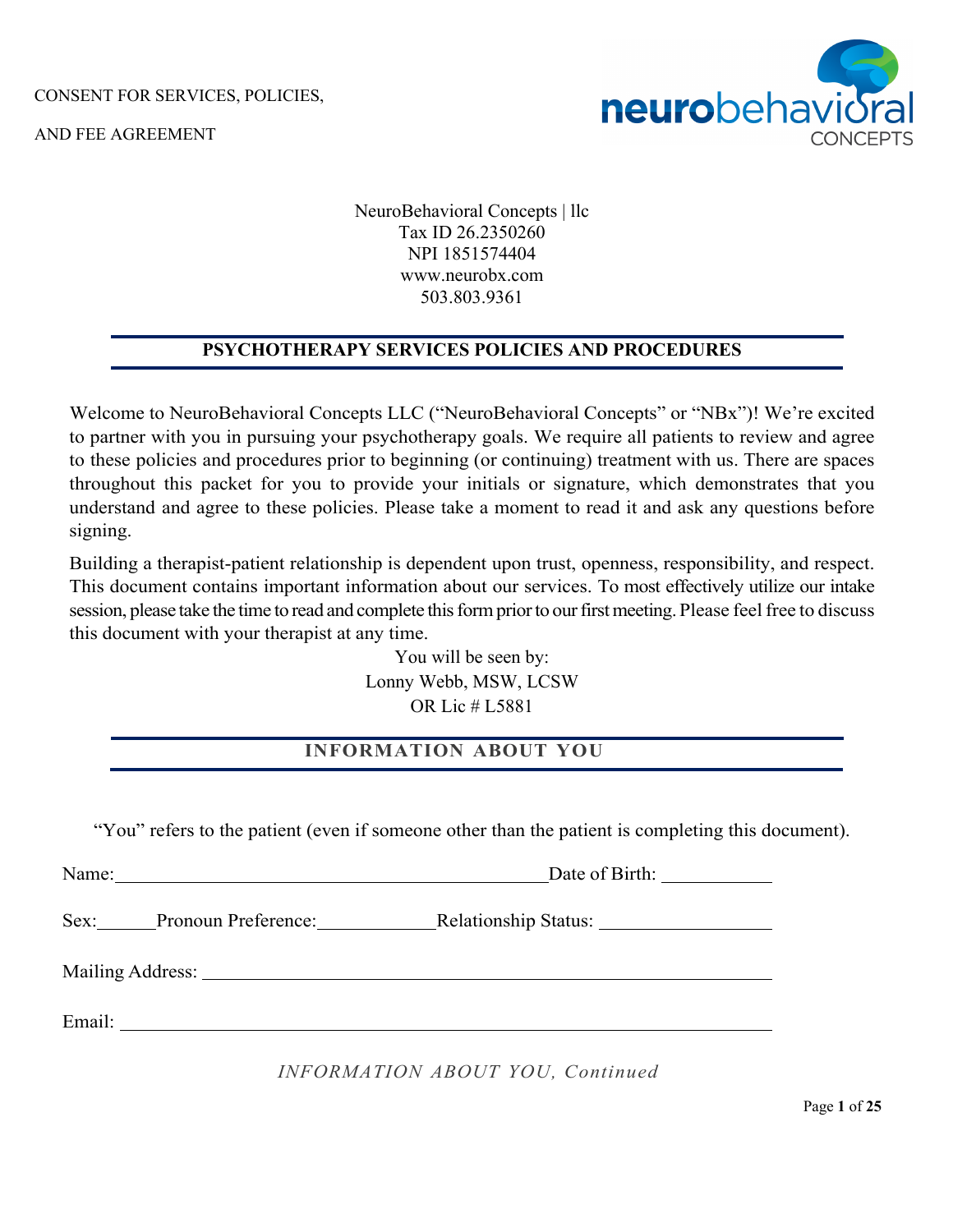| Cell phone: ________________________________Home phone: _________________________                                                                                                                                              |
|--------------------------------------------------------------------------------------------------------------------------------------------------------------------------------------------------------------------------------|
| Email: __________________________________With whom do you live?                                                                                                                                                                |
| If you experience a medical emergency (including suicidal or homicidal thoughts),<br>immediately call 911 or visit your nearest emergency room.                                                                                |
| Employer: <u>Cocupation:</u> Cocupation: Cocupation:                                                                                                                                                                           |
|                                                                                                                                                                                                                                |
| <b>EMERGENCY CONTACT</b>                                                                                                                                                                                                       |
| Check here if this person will be attending your sessions. $\Rightarrow \Box$                                                                                                                                                  |
| Name: Name and the same state of the state of the state of the state of the state of the state of the state of the state of the state of the state of the state of the state of the state of the state of the state of the sta |
| Relationship to You: Phone: Phone:                                                                                                                                                                                             |
|                                                                                                                                                                                                                                |

## **OUR COMMUNICATION WITH YOU**

By providing the above information, or by initiating communication with us by email or text message, you authorize us to call, leave voicemails, and send text messages using that information. We will use this information for non-marketing purposes, including appointment reminders, billing and invoicing updates, and treatment questions.

You further understand and agree that communicating with us by unencrypted emails and text messages may not be secure. This also means that your protected health information ("PHI") may be transmitted in this way, including information about your appointments, diagnosis, progress and other individually identifiable information. If you choose to communicate via text or email, please limit the content to general information (such as scheduling or asking for a time to talk via phone). Please be aware of privacy risks when using electronic means of communication.

*I acknowledge and agree to this policy. (Initial here)\_\_\_\_*

## **YOUR CARE TEAM**

Please provide us with information about the other professionals who are involved in your healthcare. This doesn't mean we'll contact them. It just allows us to plan your care.

## **PRIMARY CARE PHYSICIAN**

**Check here if we may contact this person.** ⇨▢

Name: Date of Last Visit: /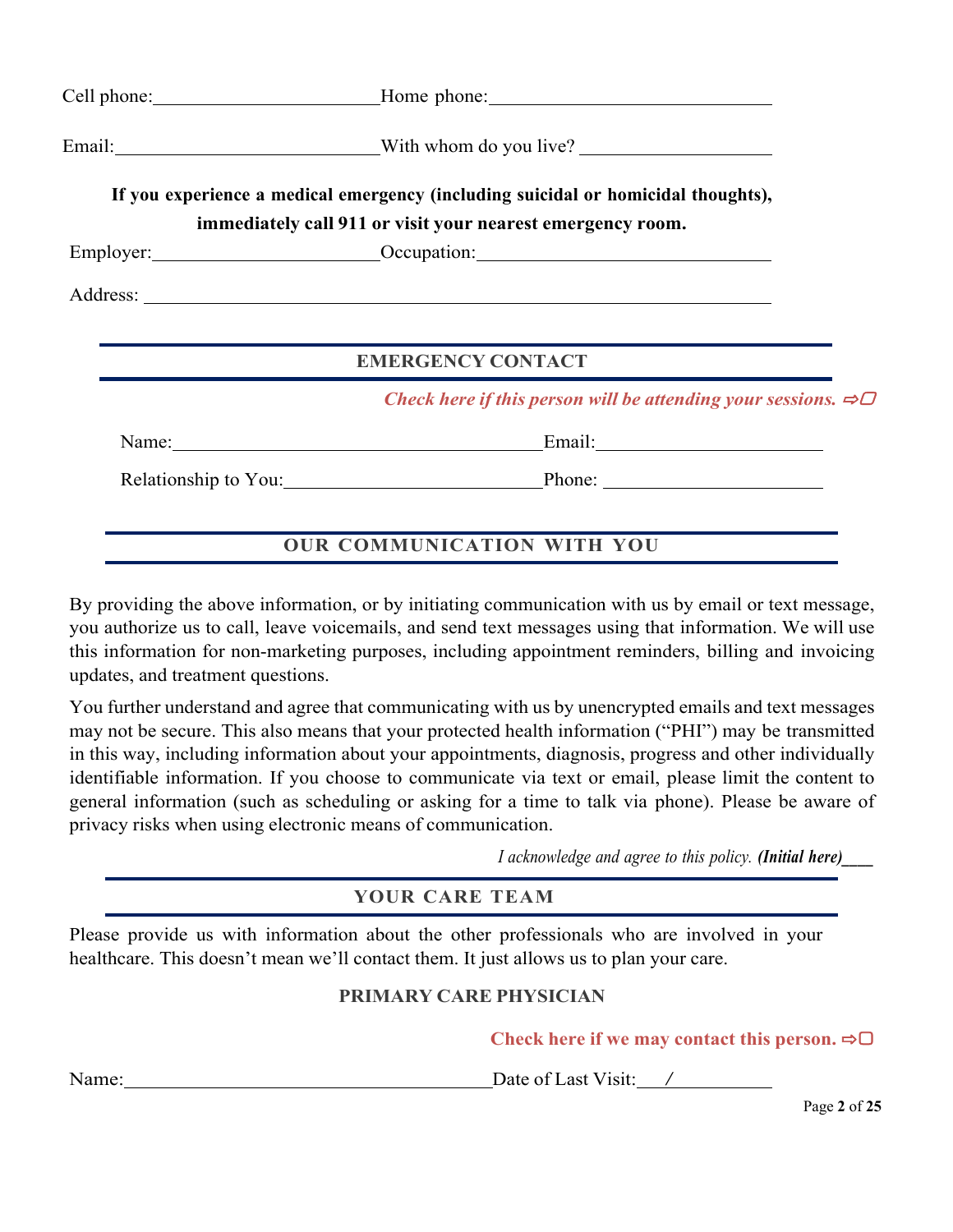| Practice: | uress. |
|-----------|--------|
|           |        |

Phone: Email:

## **NOTICE OF PRIVACY PRACTICES AND CONFIDENTIALITY**

We maintain strict privacy policies and procedures, which are detailed in our Notice of Privacy Practices. There are exceptions, and there may be times when the law requires us to disclose your information and break confidentiality.

How we use and disclose your information is articulated in our Notice of Privacy Practices, which we will offer to you prior to our first session, and it will also be available on our website and upon your request. Your initials below and your signature at the end of this document signifies your acknowledgement that you have been offered and have accepted a copy of our Notice of Privacy Practices.

It is important for NeuroBehavioral Concepts to provide a safe and supportive environment for patients as they participate in therapy services. Information about you is generally held in confidence by law and our policy is to never release information outside of sessions without your consent. That being said, please be aware that state law and various court rulings require us to make a report to the proper authorities in certain circumstances, which are outlined in the "Notice of Mandatory Reporting Obligations" section below.

If you are engaged in couples' or family treatment, it is our policy to not hold any secrets between the parties involved. If one party tells a secret between a session or during an individual session with the couples or family therapist, then it will be assumed that you are telling this information in order to get help in disclosing it to your partner or family.

Consultation is an important component of a healthy psychotherapy practice. As such, we regularly participate in clinical, ethical, and legal consultation with appropriate professionals. During such consultations, we will not reveal any personal identifying information regarding the Patient or you in any way.

Information regarding the Patient's treatment plan, goals and progress may be shared with NBx staff if they are directly involved in your care: members of the practice team, other clinicians or practice staff for administrative purposes, or treatment coordination.

## **Psychotherapist-Client Privilege**

The information disclosed by the Patient, as well as any records created, is subject to the psychotherapist-client privilege. The psychotherapist-client privilege results from the special relationship between the Therapist and the Patient in the eyes of the law. It is akin to the attorney-client privilege or the doctor-client privilege. Typically, the Patient is the holder of the psychotherapist-client privilege. If the Therapist receives a subpoena for records, deposition testimony, or testimony in a court of law, the Therapist will assert the psychotherapist-client privilege on the Patient's behalf until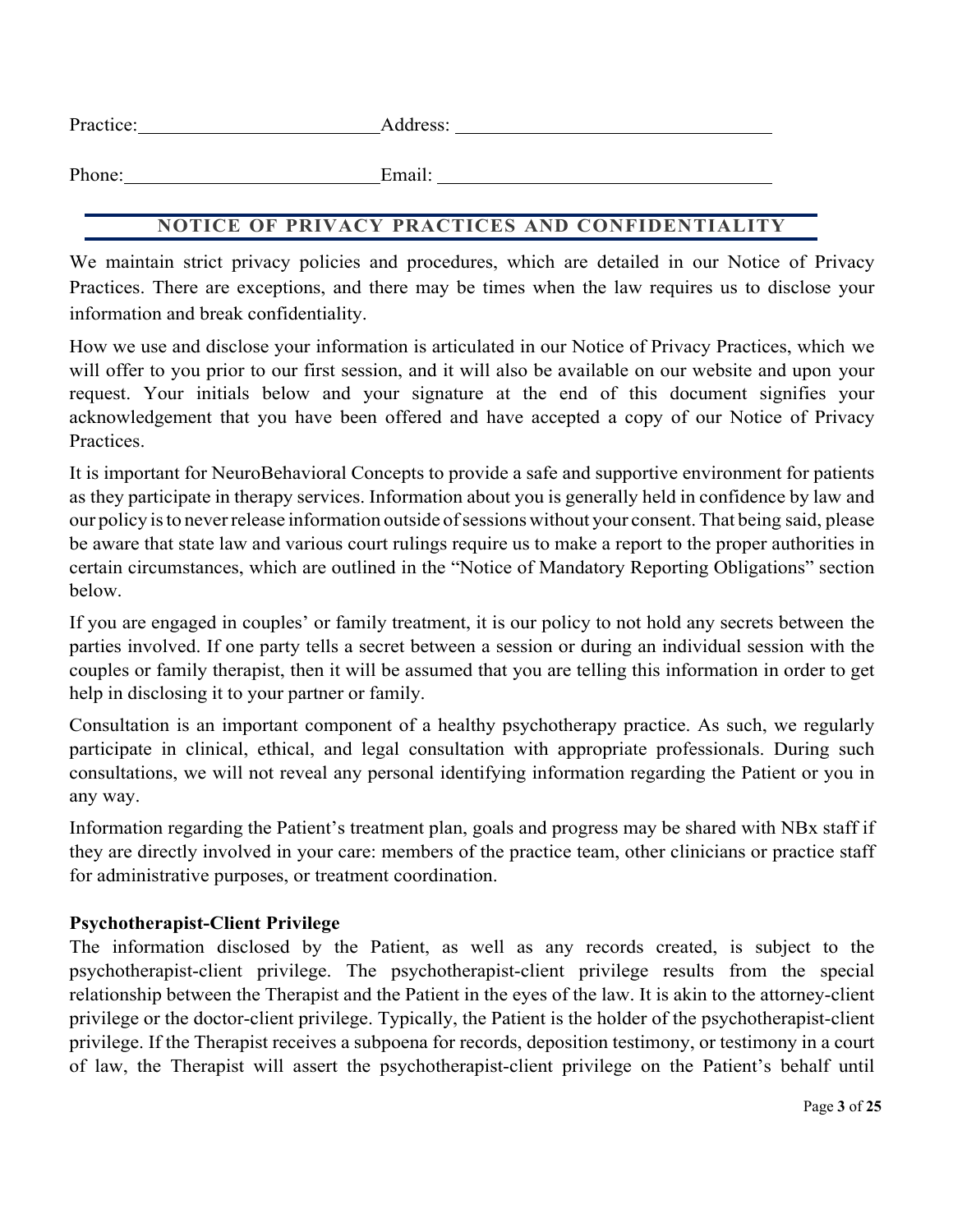instructed in writing to do otherwise by the Patient or the Patient's representative. The Patient should be aware that he/she might be waiving the psychotherapist-client privilege if he/she makes his/her mental or emotional state an issue in a legal proceeding. The Patient should address any concerns he/she might have regarding the psychotherapist-client privilege with his/her attorney.

*I acknowledge and agree to this policy. (Initial here) \_\_\_\_*

## **NOTICE OF MANDATORY REPORTING OBLIGATIONS**

Oregon and Washington State Law requires us to report all child abuse to the appropriate agency. If we have reasonable cause to believe that a child who is known to us in our professional capacity may be a victim of abuse or neglect, we are legally required to make this notification. It is our Practice's policy to notify the child's parent or legal guardian prior to making a notification, so long as we believe we can do so without putting the child at risk. The law also requires us to report any abuse of elder or vulnerable adults to DHS. This may include physical, sexual, financial, or psychological abuse, neglect, or exploitation. According to Oregon laws any kind of sexual contact, or asking for sexual contact, or sexual misconduct by a psychotherapist with a Patient is illegal as well as unethical.

*I acknowledge and agree to this policy. (Initial here) \_\_\_\_*

# **MEDICAL RECORDS REQUEST POLICY**

The Therapist may take notes during session, and will also produce other notes and records regarding the Patient's treatment. These notes constitute the Therapist's clinical and business records, which by law, the Therapist is required to maintain. Such records are the sole property of the Therapist. The Therapist will not alter his/her normal record keeping process at the request of any Patient/Representative. Should the Patient/Representative request a copy of the Therapist's records such a request must be made in writing. The Therapist reserves the right, under Oregon law, to provide the Patient/Representative with a treatment summary in lieu of actual records. The Therapist also reserves the right to refuse to produce a copy of the record under certain circumstances, but may, as requested, provide a copy of the record to another treating health care provider. The Therapist will maintain the Patient's records for ten years following termination of therapy. However, after ten years the Patient's records will be destroyed in a manner that preserves the Patient's confidentiality.

*I acknowledge and agree to this policy. (Initial here) \_\_\_\_*

## **SOCIAL INTERACTIONS OUTSIDE OF SESSIONS**

*Public encounters*. It is possible that we might encounter each other outside of our treatment sessions, either in person or online. If this happens, we will never acknowledge working therapeutically with you, and depending upon the situation, we may pretend that we didn't even see you. This is intended to protect your privacy and to avoid revealing our relationship to anyone. If youinitiate a conversation, we will respond in kind, but you should not feel pressure to acknowledgeus.

*Online Encounters*. To protect the professional nature of our relationship, we cannot accept socialmedia requests, social media page "follow" requests, or social event invitations. We invite you to visit our professional social media pages and our website. However, we do discourage you from: leaving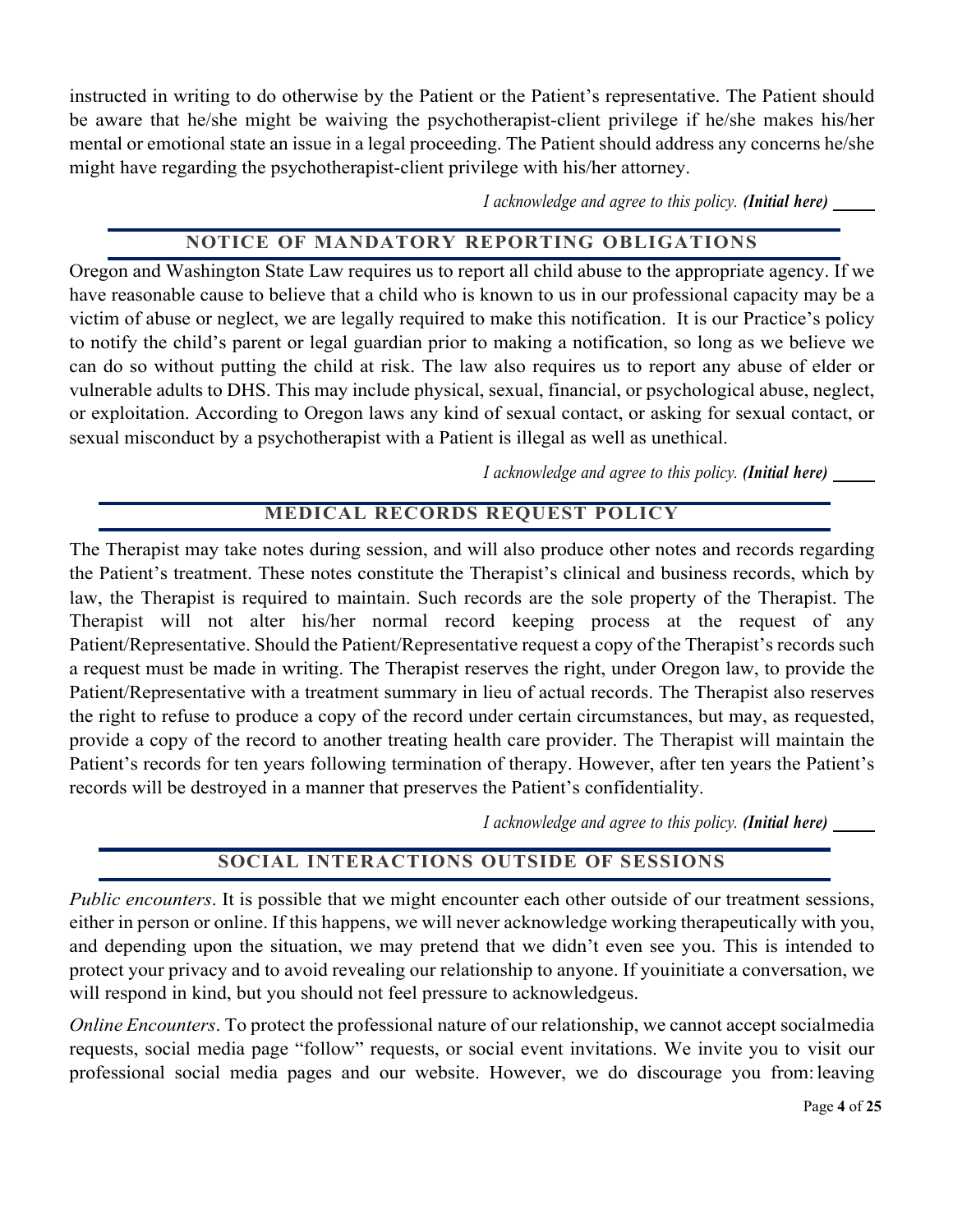messages or comments on public "walls" or "feeds," sending "direct" or "private" messages through social media sites, or "following" or "subscribing" to our social media feeds or handles. NeuroBehavioral Concepts therapists do not accept friend or contact requests from current or former patients on any social media or networking site because it can compromise your confidentiality and privacy.

*I acknowledge and agree to this policy. (Initial here) \_\_\_*

## **EMERGENCIES**

If you need to reach your therapist between sessions, please text them directly. They will make efforts to respond to your text and arrange for a crisis session phone call as soon as possible. In the event of a clinical emergency that needs immediate attention, please call 911 or go to the nearest emergency room. After one of those steps has been taken, please leave your therapist a message as soon as possible.

NeuroBehavioral Concepts is not an emergency department. Do not contact us by email or phone during an emergency as we may not get the information quickly.

*I I acknowledge and agree to this policy. (Initial here) \_\_\_\_*

## **INACTIVE PATIENT STATUS**

If you do not make contact with your therapist for 30 days or longer, your file with NeuroBehavioral Concepts will be closed and you will no longer be considered an "active patient." You are always welcome to come back to continue getting psychotherapy services, however there is no guarantee that your usual therapist will still be available to see you.

*I acknowledge and agree to this policy. (Initial here) \_\_\_\_*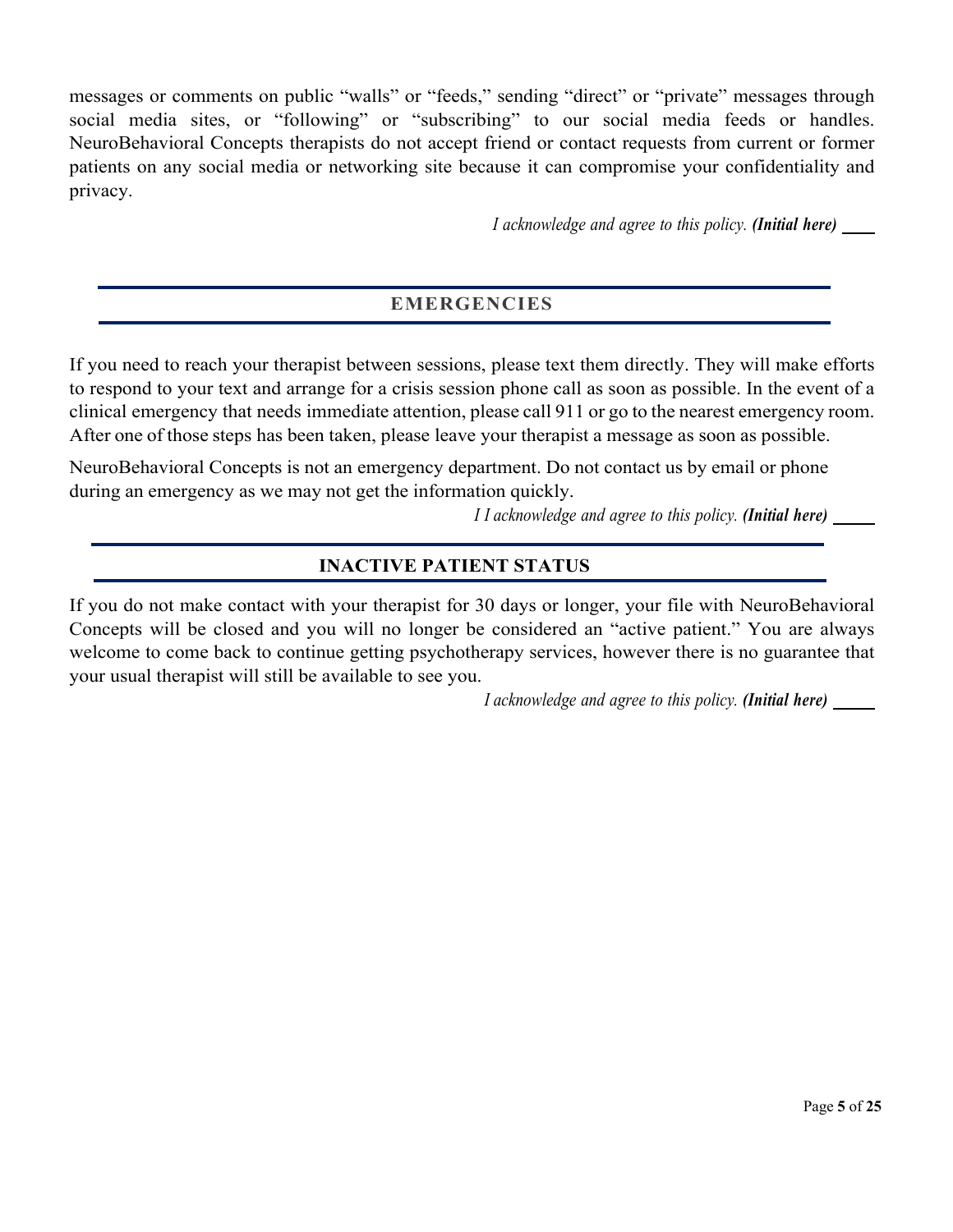## **POLICIES INVOLVING THE TREATMENT OF A MINOR CHILD**

## **Consent for the Treatment of a Minor Child**

We require the consent of both parents prior to providing any services to a minor child. If any question exists regarding the authority of you to give consent for psychotherapy, we ask that you submit supporting legal documentation, such as a custody order, prior to the commencement of services. *I acknowledge and agree to this policy. (Initial here) \_\_\_\_*

## **Requirement for parents' involvement and participation in minor child's treatment**

In mental health therapy with children, it is critical that parents are involved throughout the therapeutic process, from the evaluation to the last session. When it comes to therapy, the therapist is the expert in the process of therapy and you, *as the parent, are the expert of your child*. Your input and active participation is invaluable and at NBx, required.

*No matter your child's age, parent involvement in therapy is important.* What your involvement looks like will depend on your child's needs and their age. Typically, the younger the child, the more the therapist will bring you into the sessions. Your child's therapist may also provide family therapy or parenting skills to add to your family's toolkit to improve communication and relationships with the family.

Without you, skills that your child is learning may never be practiced outside the therapist's office. Parents help immensely by noticing when their kids are using their skills and praising them for it*. Research shows that kids benefit the most from mental health therapy when both parents are actively involved.* When parents and the family are involved, your child feels more supported, that the work is not just on them, and that there is a team of people that have their back.

*I acknowledge and agree to this policy. (Initial here) \_\_\_\_*

## **Minors and Confidentiality**

Communications between the Therapist and Patients who are minors (under the age of 18) are confidential. However, parents and other guardians who provide authorization for their child's treatment are encouraged to be involved in their treatment. With the minor's permission I will discuss the treatment progress of a minor Patient with the parent or caretaker, *but not details that would decrease trust between the minor and myself*. Minor Patients and their parents are urged to discuss any questions or concerns that they have on this topic.

*I acknowledge and agree to this policy. (Initial here) \_\_\_*

*Minors must also acknowledge and agree to this policy. (Initial here) \_\_\_\_*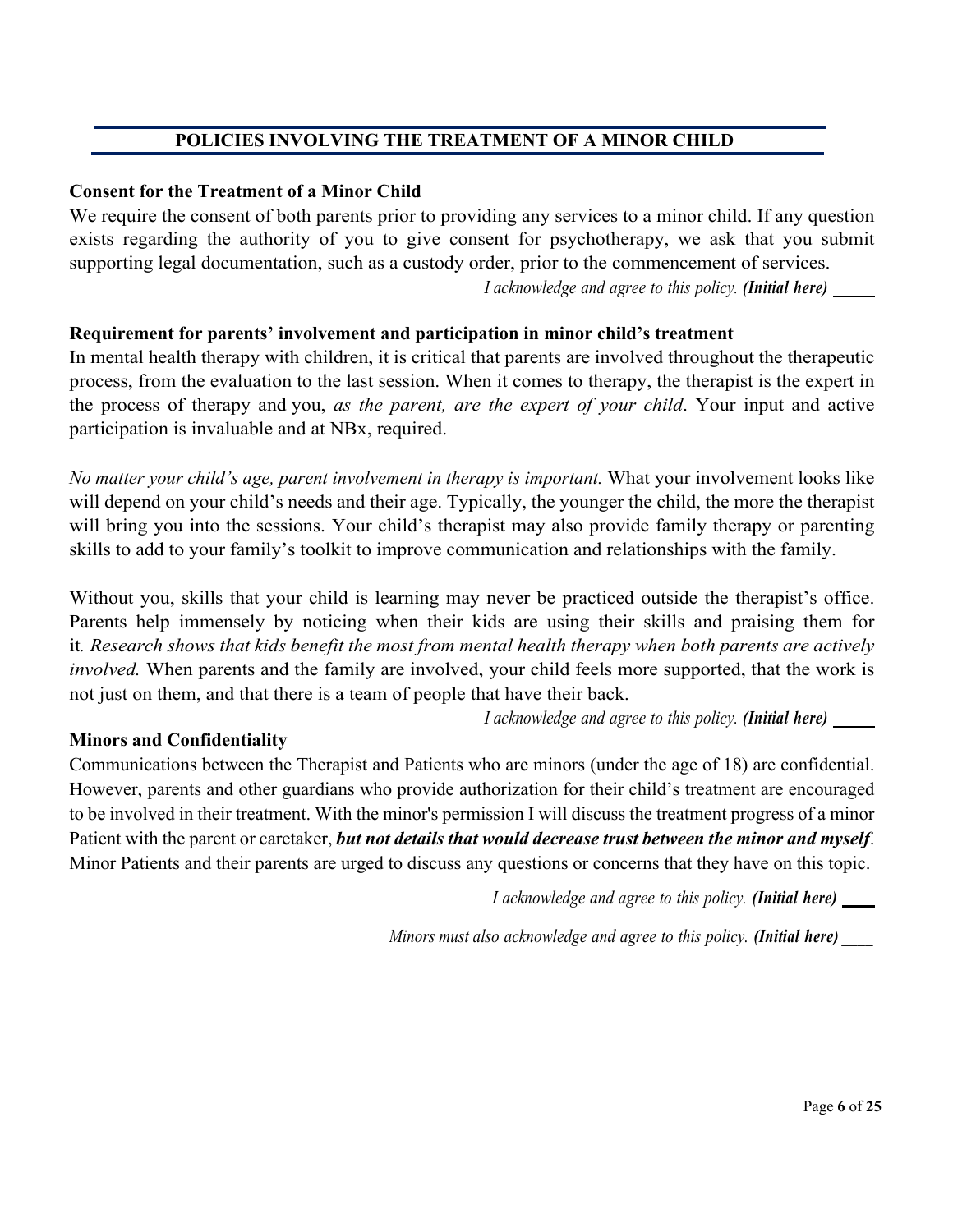#### **Our Orientation**

It our desire that the Patient's experience in counseling be a collaborative effort around manageable goals, that produce richer, happier and more productive living. The Patient's values and beliefs will be respected and there will be no intention to deliberately embarrass or manipulate the Patient. At times the Therapist may encourage the Patient to discuss issues that are uncomfortable, but always with the hope of improving the Patient's life and relationships.

#### **Benefits and Risks of Therapy**

Psychotherapy is a process in which the Therapist and the Patient discuss a variety of issues, events, experiences and memories for the purpose of creating positive change so the Patient can experience life more fully. It provides an opportunity to better, and more deeply understand oneself, as well as any problems or difficulties the Patient may be experiencing. Psychotherapy is a joint effort between the Patient and the Therapist. Progress and success may vary depending upon the particular problems or issues being addressed, as well as many other factors. Participating in therapy may result in a number of benefits to the Patient, including, but not limited to, reduced stress and anxiety, a decrease in negative thoughts and self-sabotaging behaviors, improved interpersonal relationships, increased comfort in social, work, and family settings, increased capacity for intimacy, and increased self-confidence. Such benefits may also require substantial effort on the part of the Patient, including an active participation in the therapeutic process, honesty, and a willingness to change feelings, thoughts and behaviors. There is no guarantee that therapy will yield any or all of the benefits listed above and will usually take more than a few sessions of hard work to notice any sort of change. Because therapy is a process which takes time and commitment, each person involved in the counseling process is asked to regularly RATE their counseling sessions to show the intention of making a difference in his/her life through self-awareness, insight, effort and dedication.

Participating in therapy may also involve some discomfort, including remembering and discussing unpleasant events, feelings and experiences. The process may evoke strong feelings of sadness, anger, fear, etc. There may be times in which the Therapist will challenge the Patient's perceptions, assumptions and offer different perspectives. The issues presented by the Patient may result in unintended outcomes, including changes in personal relationships. The Patient should be aware that any decision on the status of his/her personal relationship is the responsibility of the Patient. During the therapeutic process, many Patients find that they feel worse before they feel better. This is generally a normal course of events. Personal growth and change may be easy and swift at times, but it may also be slow and frustrating. The Patient should address any concerns he/she has regarding his/her progress in therapy with the Therapist

## **Patient Litigation**

The undersigned will neither individually nor jointly involve Lonny Webb, MSW, LCSW, or other NBx staff, in any litigation. The undersigned will neither request nor require Lonny Webb, MSW, LCSW to provide testimony in court. The reason for this is so that treatment is not compromised, the therapeutic relationship with the family is maintained, and the child experiences their therapist in a clear, consistent,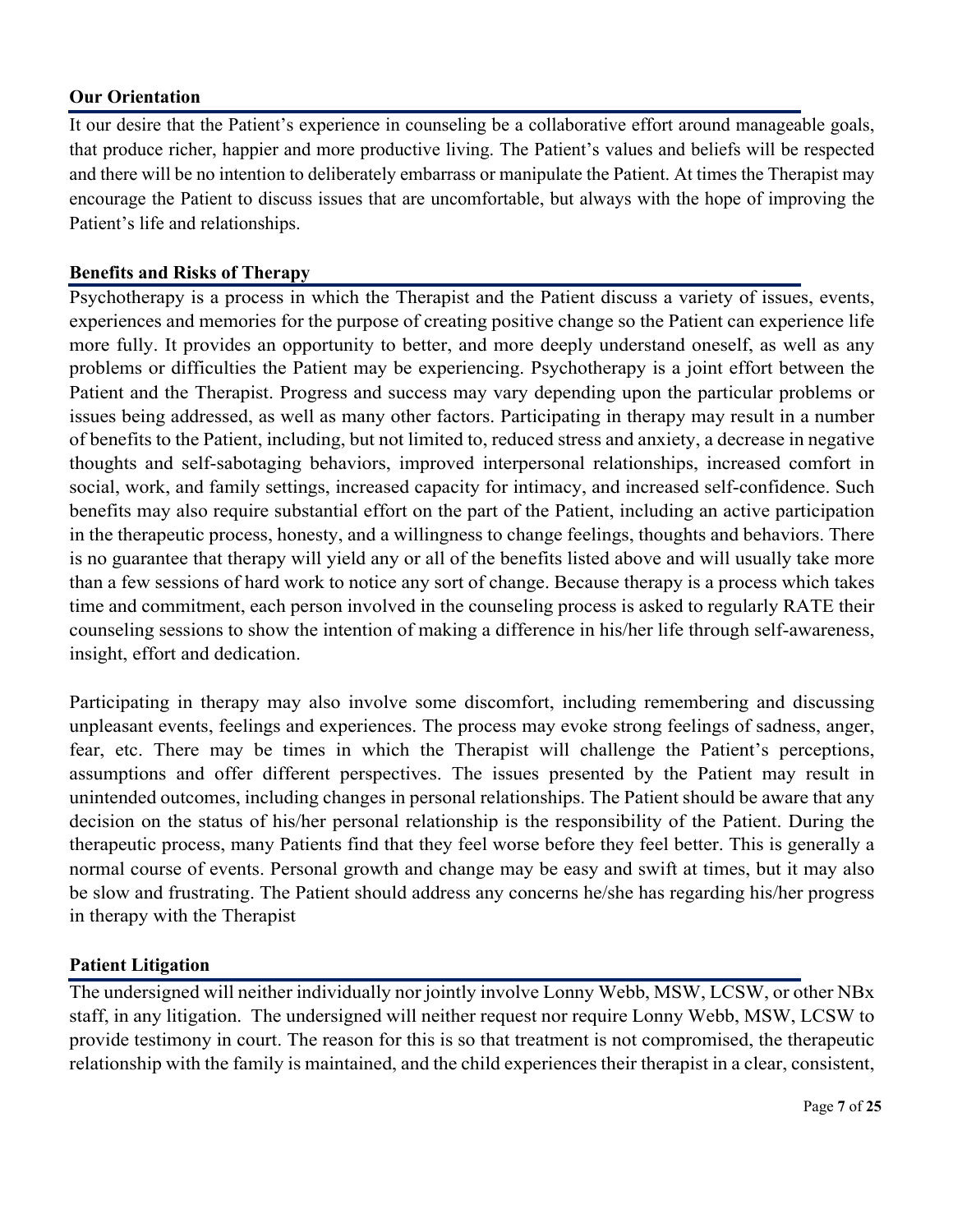therapeutic role and not as an assessor or detective. If the services of a mental health professional are desired for court purposes, the services of a separate professional must be enlisted.

*I acknowledge and agree to this policy. (Initial here) \_\_\_*

## **PAYMENT POLICIES – RATES**

The fee you are quoted is comparable to most of the therapists in this area. The Representative is expected to pay for services at the time services are rendered. It is asked that the Representative pay the Patient's fee at the end of each session. Make checks to payable to NBx.

| Psychotherapy, extended session\$350.00 - 1:50- minute session                      |  |
|-------------------------------------------------------------------------------------|--|
| Psychotherapy with Interactive Complexity <sup>1</sup> \$250.00 - 50 minute session |  |
|                                                                                     |  |
|                                                                                     |  |

Sessions longer than 50 minutes (Extended sessions are 110 minutes  $\omega$  \$350.00 per session) are charged for the additional time pro rata, \$60.00 per 15-minute in person or over the phone. Assessments, Emergency Sessions or Sessions scheduled outside of customary business hours are subject to "Crisis Session" as referenced above.

The Therapist reserves the right to periodically adjust fees. The Patient's fee will be re-evaluated regularly and also at those times when the Representative's financial circumstances change. The Representative will be notified of any fee adjustment in advance. From time-to-time, the Therapist may engage in telephone contact with the Patient for purposes other than scheduling sessions. The Representative is responsible for payment of the agreed upon fee (on a pro rata basis) for any telephone calls longer than 10 minutes. In addition, from time-to- time, the Therapist may engage in telephone contact with third parties at the Patient/Representative's request and with the Patient/Representative's advance written authorization. The Representative is responsible for payment of the agreed upon fee (on a pro rata basis) for any telephone calls longer than 10 minutes.

*I acknowledge and agree to this policy. (Initial here) \_\_\_*

 $1$  This code may be used when at least one of the following factors are present during the visit:

<sup>1.</sup> The need to manage maladaptive communication

<sup>2.</sup> Caregiver emotions or behaviors that interfere with treatment

<sup>3.</sup> Mandated reporting of a sentinel event to a third party (like abuse or neglect to state agency) with initiated discussion of the event and/or a report with the patient and other visit participants

<sup>4.</sup> Use of play equipment, physical devices, interpreters or translators to communicate with a patient who has a language barrier

 $<sup>2</sup>$  Such as a custody evaluation or testifying in court, both of which must be pre-arranged.</sup>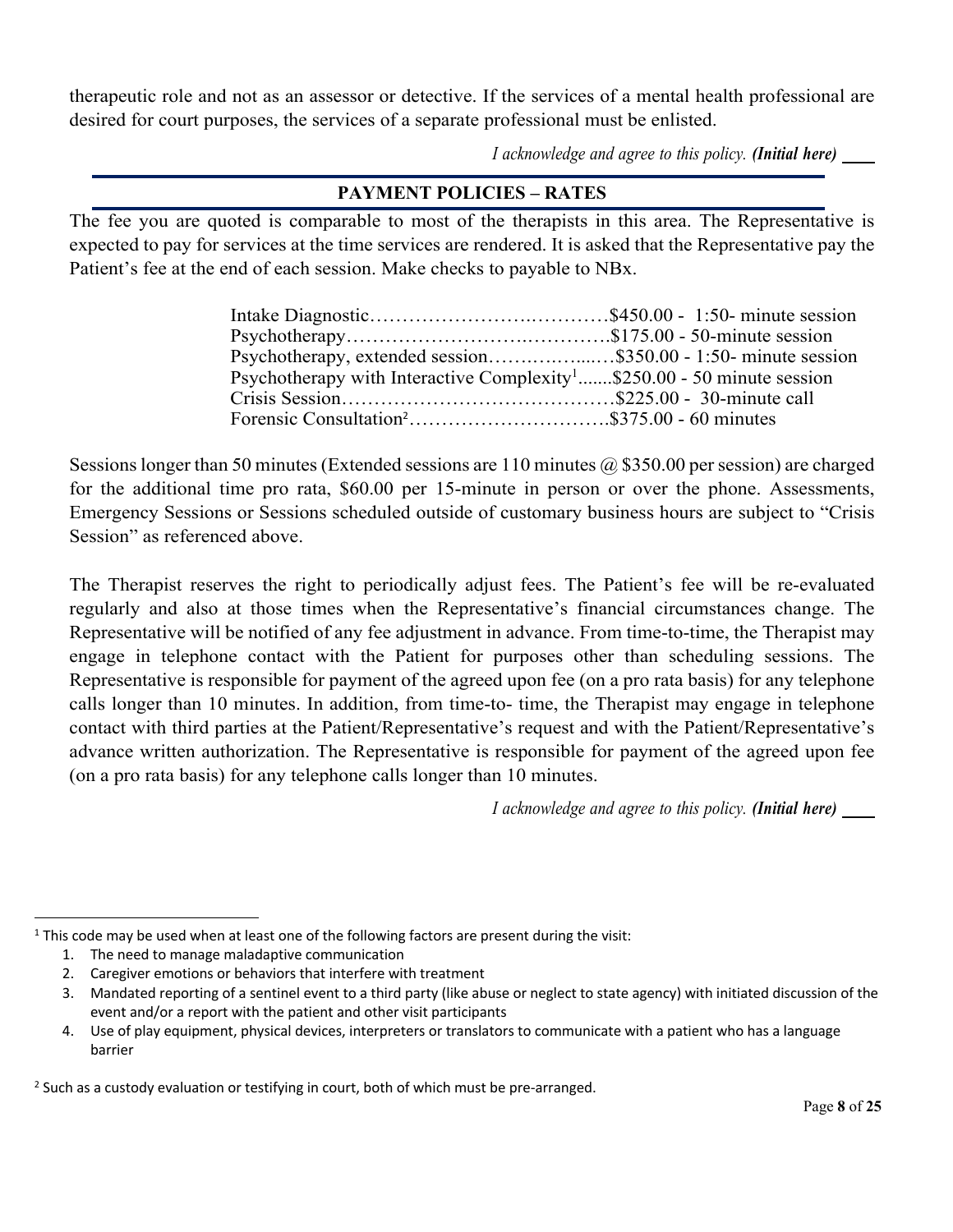# **CREDIT CARD AUTHORIZATION AND PAYMENTS**

We request that you complete the attached Credit Card Payment authorization. NBx will retain your credit card information to secure payment. If you do not keep a credit card on file with our Practice, you must pay for your sessions at the time of service by either cash or check. NBx will email invoices by the 5th of each month and payment is expected on or before the  $15<sup>th</sup>$  of each month. If you have not received your invoice by the 5<sup>th</sup> of the month, please check your junk email folder or contact us.

## **Please initial one of the following:**

You authorize payment<sup>3</sup> to be collected using the credit card on file on a monthly basis.

*OR*

You will mail in your check, money order, or electronic check by the 15<sup>th</sup> of each month.

If we do not receive payment in full within thirty (30) days of the invoice date on any invoice you receive from us, and you do not make contact with us to make payment arrangements or provide notice of your intention to contest our fees pursuant to this Consent for Services agreement you authorize us to bill your credit card for the full amount plus a 5% fee for any invoice with a balance over thirty days overdue.

If a balance is owed and remains unpaid after the due date of the invoice, you will be asked to postpone further sessions until your account is brought to a "zero" balance.

Any failure or delay in exercising our rights under this paragraph does not constitute waiver or preclude any later exercise of such rights or any exercise of any other right. Such reserved rights include but are not limited to the right to release a Patient's name and address to a collection agency, to charge a monthly interest fee of 10% for unpaid balances.

You consent to billing pursuant to these terms and to our storage of your credit card information. No additional authorization is required, and you agree that you will not contest or reverse ("charge-back") the charges, if we are unable to process your payment by credit card, we will notify you immediately.

You will then be responsible for arranging an alternate form of payment in full within five (5) business days.

By executing the Credit Card Payment Authorization attached, you agree to such automatic charges, and you agree to promptly inform us of any changes to your credit card or billing information.

*I acknowledge and agree to this policy. (Initial here) \_\_\_*

*I acknowledge and agree to this policy. (Initial here) \_\_\_*

<sup>&</sup>lt;sup>3</sup> Balance plus a 5% processing fee.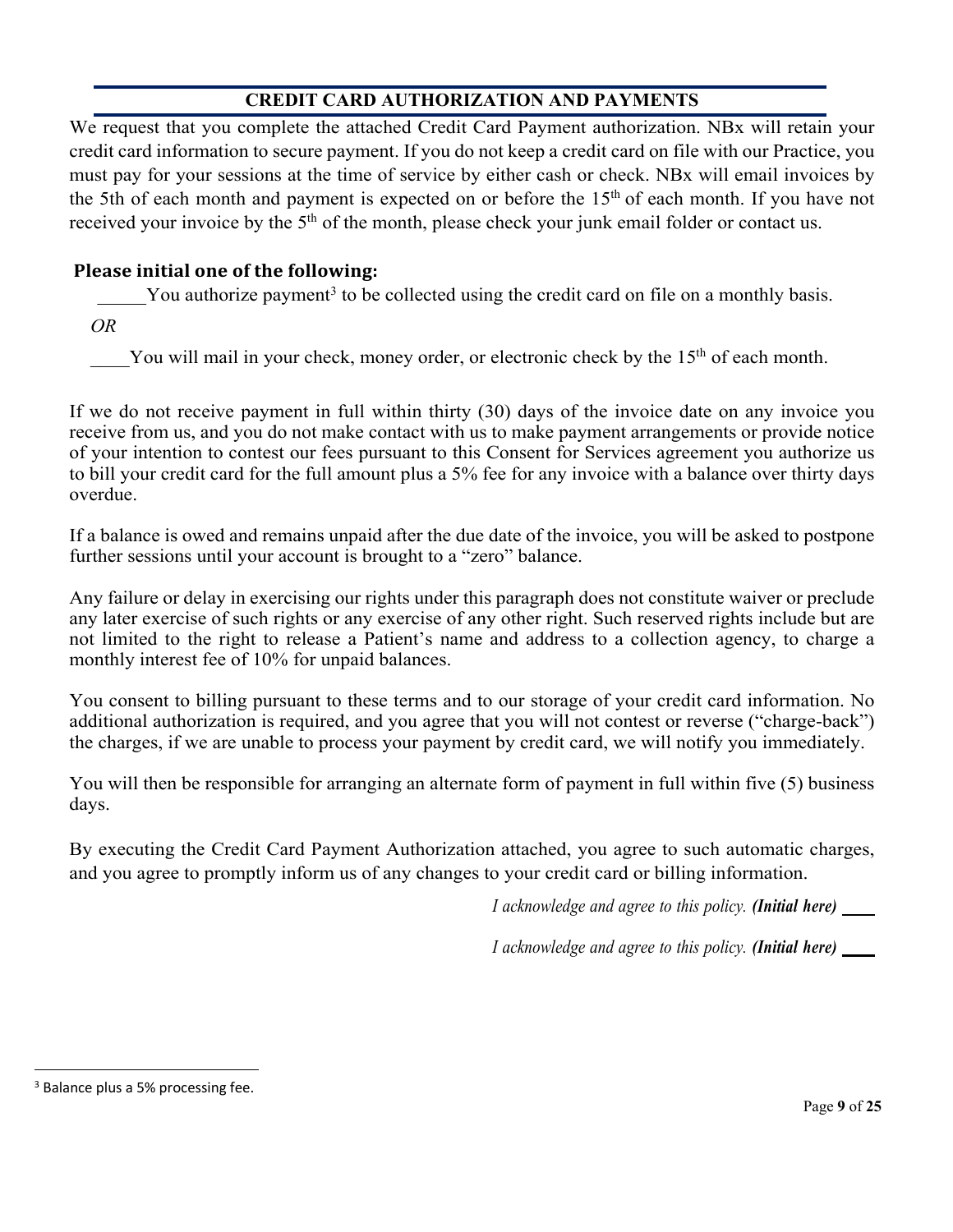# **CREDIT CARD PAYMENT AUTHORIZATION**

| <b>Patient Name:</b>                                                                                                                                                                                                                                                                                                                                                                                                          |                                                                                  |       |  |  |
|-------------------------------------------------------------------------------------------------------------------------------------------------------------------------------------------------------------------------------------------------------------------------------------------------------------------------------------------------------------------------------------------------------------------------------|----------------------------------------------------------------------------------|-------|--|--|
| Card Type:                                                                                                                                                                                                                                                                                                                                                                                                                    | Visa<br>ΙI<br>MasterCard<br><b>HSA</b><br>Other<br>П                             |       |  |  |
| Credit Card #:                                                                                                                                                                                                                                                                                                                                                                                                                |                                                                                  |       |  |  |
| Exp. Date on Credit Card (mm/yr.):                                                                                                                                                                                                                                                                                                                                                                                            |                                                                                  |       |  |  |
|                                                                                                                                                                                                                                                                                                                                                                                                                               | Card Verification Code: (the 3 or 4 digit code on the back of your credit card): |       |  |  |
| Name as it appears on card:                                                                                                                                                                                                                                                                                                                                                                                                   |                                                                                  |       |  |  |
|                                                                                                                                                                                                                                                                                                                                                                                                                               | Company name on Card (if applicable):                                            |       |  |  |
| Credit Card Billing Address:                                                                                                                                                                                                                                                                                                                                                                                                  |                                                                                  |       |  |  |
| City:                                                                                                                                                                                                                                                                                                                                                                                                                         | State:                                                                           | Zip:  |  |  |
| This authorization is given subject to the terms of the attached Engagement Letter and Consent<br>For Services, Policies, And Fee Agreement, the terms of which are incorporated by reference herein. By<br>signing this authorization, I acknowledge that I have read and agree to all of the terms contained<br>in the Engagement Letter and Standard Terms of Representation and warrant all information given is<br>true. |                                                                                  |       |  |  |
| Signature of Card Holder:                                                                                                                                                                                                                                                                                                                                                                                                     |                                                                                  | Date: |  |  |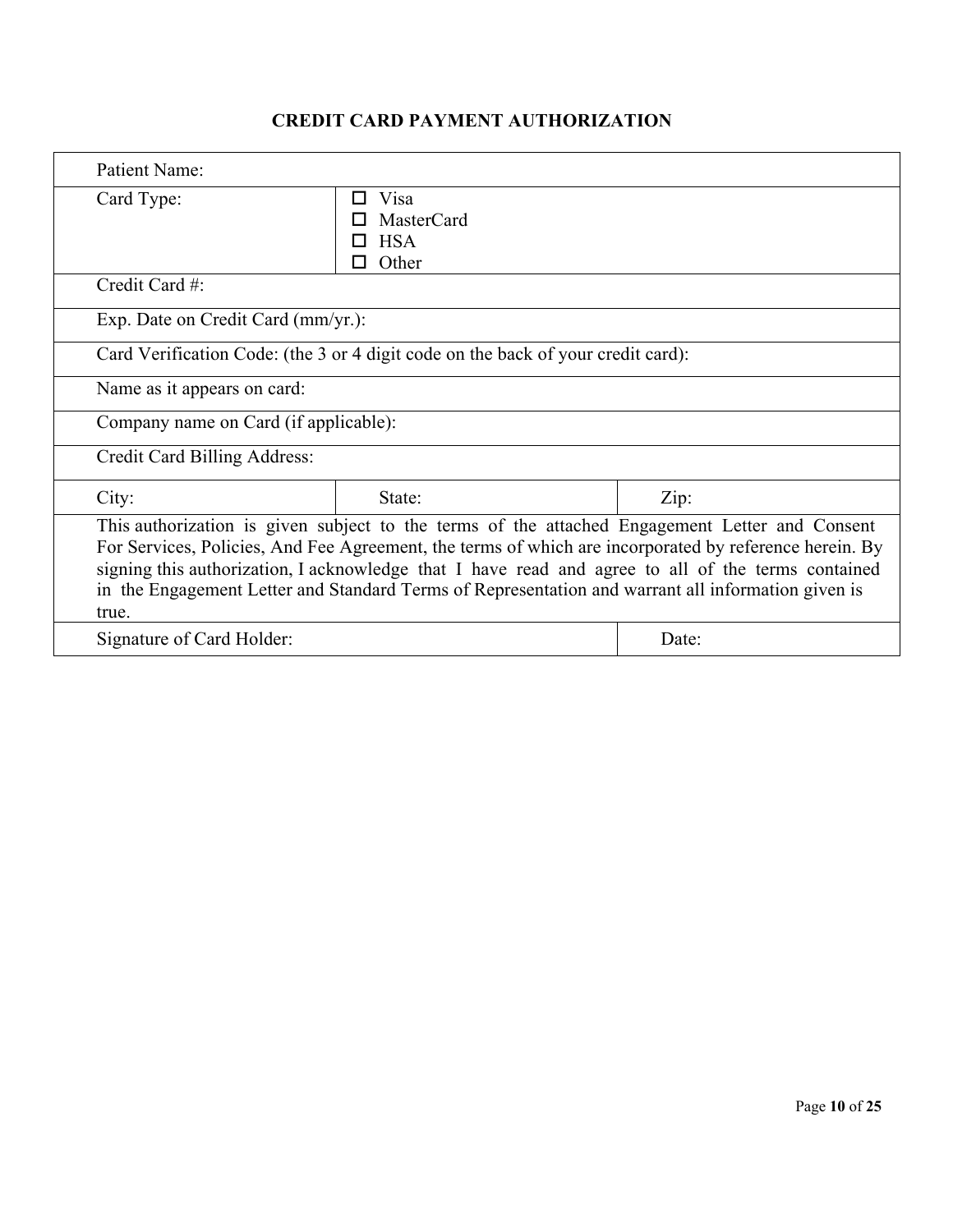#### **INSURANCE**

If you have insurance, please realize that you are responsible for submitting a billing statement directly to your insurance company for reimbursement and that full payment of the fee for services provided will be paid at each session. The Therapist is not a contracted provider with your insurance company or managed care organization, and the Therapist will provide the Representative with a statement (known as a superbill) which the Patient may submit to the third-party of his/her choice to seek reimbursement of fees already paid. The Representative is responsible for any and all fees not reimbursed by his/her insurance company, managed care organization, or any other third-party payor. The Representative is responsible for verifying and understanding the limits of the Patient's coverage, as well as any copayments and/or deductibles.

## **CANCELLATIONS**

Scheduling appointments is your responsibility and is done online at www.NeuroBx.com/calendar. The Representative is responsible for payment of the session for any missed session(s) not cancelled at least 24 hours in advance. Please call your therapist to cancel or leave other messages. Your Therapist will wait 15 minutes for you if you are late for an appointment. Please be advised if you are late the session may not be extended to make up for late starts.

# **TERMINATION OF THERAPY**

The Therapist reserves the right to terminate therapy at his/her discretion. Reasons for termination include, but are not limited to, untimely payment of fees, failure to comply with treatment recommendations, conflicts of interest, failure to participate in therapy, the Patient's needs are outside of the Therapist's scope of competence or practice, or the Patient is not making adequate progress in therapy. The Patient has the right to terminate therapy at his/her discretion. Upon either party's decision to terminate therapy, the Therapist will generally recommend that the Patient participate in at least one, or possibly more, termination sessions. These sessions are intended to facilitate a positive termination experience and give both parties an opportunity to reflect on the work that has been conducted. The Therapist will also attempt to ensure a smooth transition to another Therapist by offering referrals to the Patient. Acknowledgement: By signing below, the Representative acknowledges that he/she has reviewed and fully understands the terms and conditions of this agreement. The Representative has discussed such terms and conditions with the Therapist and has had any questions with regard to its terms and conditions answered to the Representative's satisfaction. The Representative agrees to abide by the terms and conditions of this Agreement and consents to the Patient's participation in psychotherapy with the Therapist. Moreover, the Representative agrees to hold the Therapist free and harmless from any claims, demands, or suits for damages from any injury or complications whatsoever, save negligence, that may result from such treatment. I understand that I am financially responsible to the Therapist for all charges, including unpaid charges by my insurance company or any other thirdparty payor.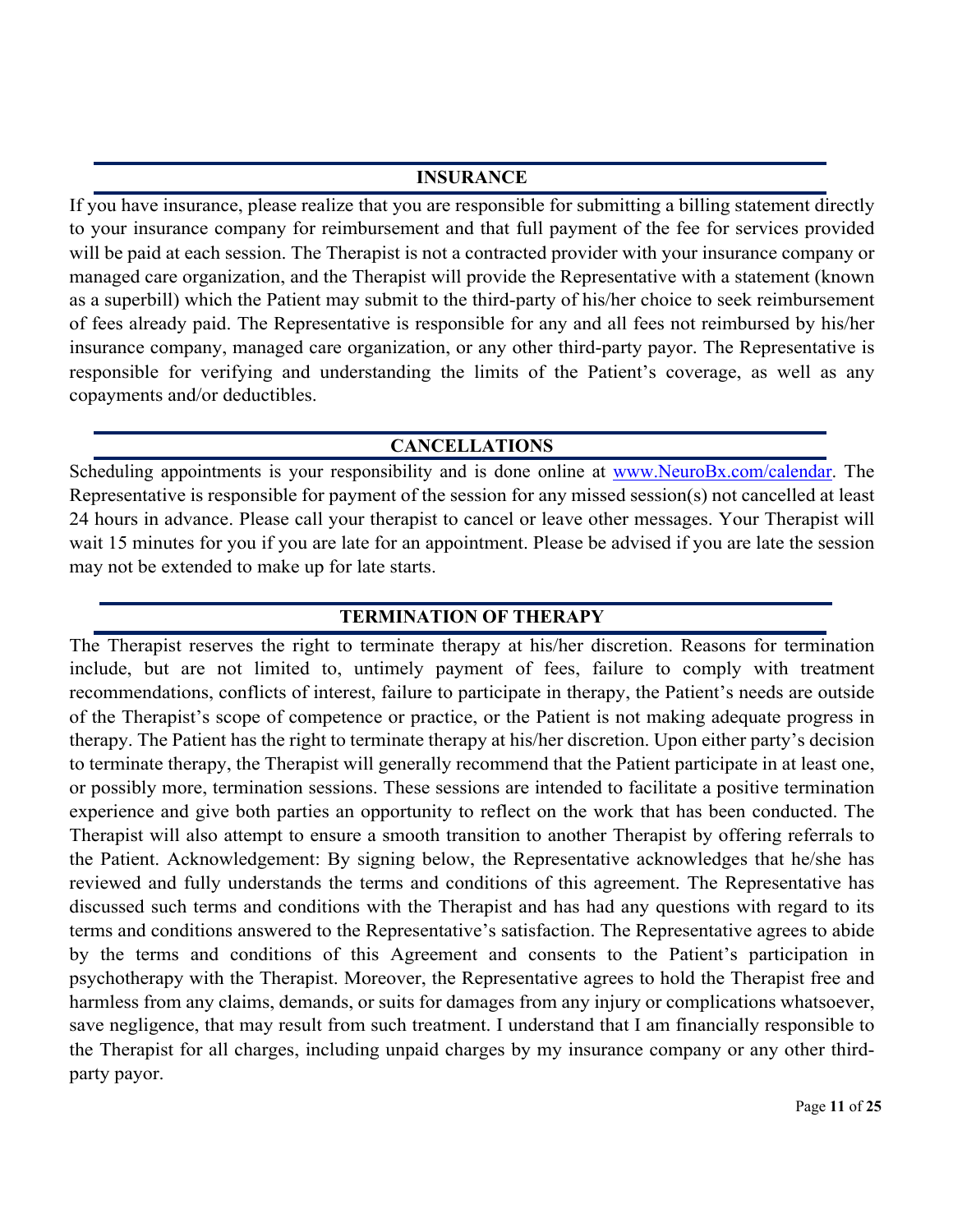#### **AGREEMENT FOR SERVICE/INFORMED CONSENT**

SIGNATURE PAGE:

Client Name (Please Print)

Signature of Patient (or authorized Representative) Date

Name of Responsible Party (if other than client) please print.

Signature of Responsible Party (if other than client) Date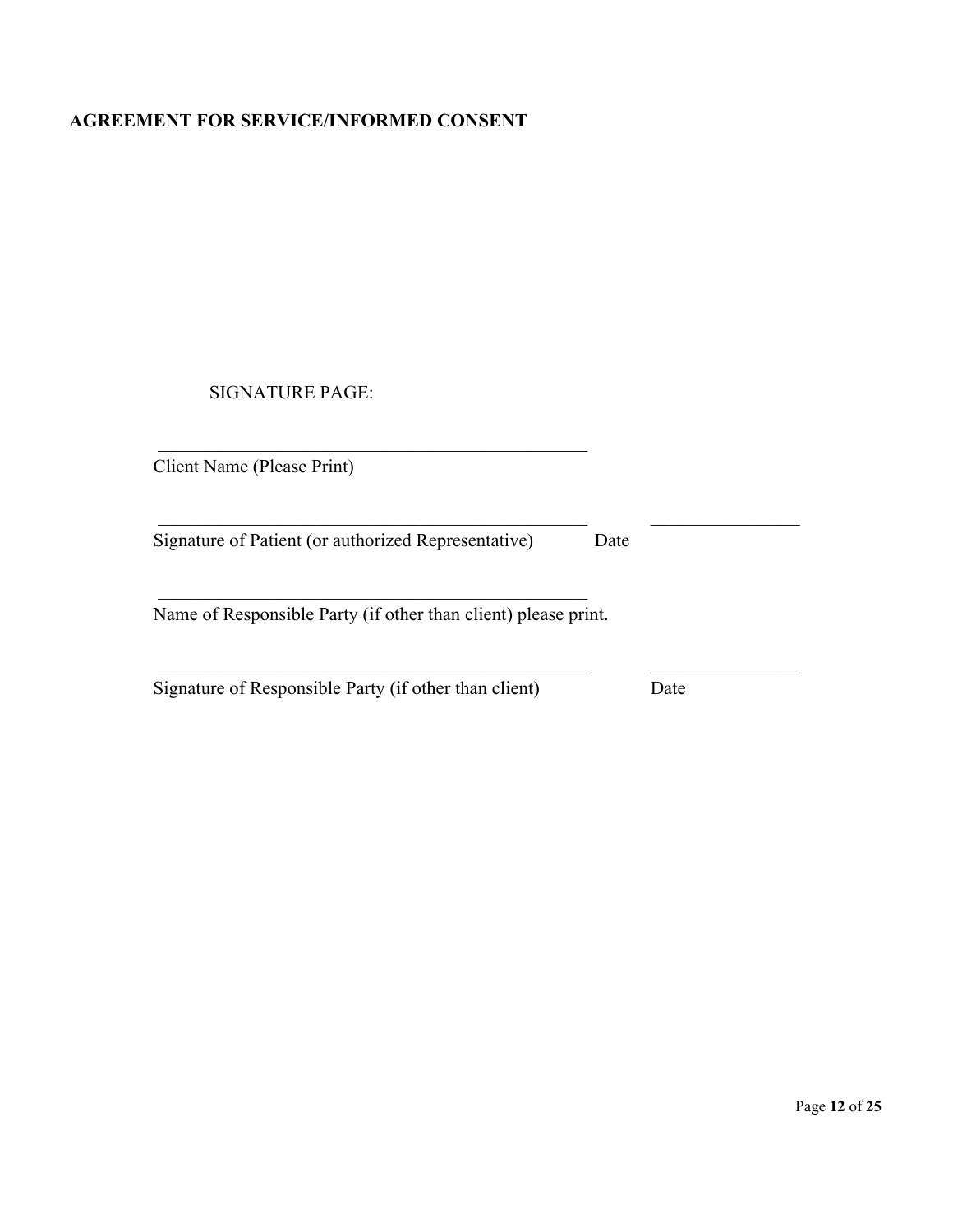# **INTAKE FORM**

| <b>Patient Information:</b><br>(first)<br>$\text{(last)}$                                                                                                                                                                                                                     | Date of Birth: Age:                                                                                                   |  |
|-------------------------------------------------------------------------------------------------------------------------------------------------------------------------------------------------------------------------------------------------------------------------------|-----------------------------------------------------------------------------------------------------------------------|--|
|                                                                                                                                                                                                                                                                               |                                                                                                                       |  |
| Name of Person completing this form (if different from "Patient"):                                                                                                                                                                                                            |                                                                                                                       |  |
| Relationship to individual: Years known: Years known:                                                                                                                                                                                                                         |                                                                                                                       |  |
| Residence of child: (circle) Biological parents Adoptive parents Foster parents PCS Home                                                                                                                                                                                      |                                                                                                                       |  |
|                                                                                                                                                                                                                                                                               |                                                                                                                       |  |
| <b>Patient Contacts (if Minor):</b>                                                                                                                                                                                                                                           |                                                                                                                       |  |
| $\text{(last)}$<br>(first)                                                                                                                                                                                                                                                    |                                                                                                                       |  |
| (first)<br>$\text{(last)}$                                                                                                                                                                                                                                                    |                                                                                                                       |  |
| Marital Status of Parents: (circle) Married Divorced Separated Widowed                                                                                                                                                                                                        |                                                                                                                       |  |
| (zip code)<br>(city)<br>(state)<br>(street)                                                                                                                                                                                                                                   |                                                                                                                       |  |
| Father's Address: Latin Contract Contract of the Contract of the Contract of the Contract of the Contract of the Contract of the Contract of the Contract of the Contract of the Contract of the Contract of the Contract of t<br>(zip code)<br>(city)<br>(state)<br>(street) |                                                                                                                       |  |
| Contact phone numbers:<br>Name/Relationship: Number: Number: Number: Number: Number: Number: Number: Number: Number: Number: Number: Number: Number: Number: Number: Number: Number: Number: Number: Number: Number: Number: Number: Number: Number: Num                      |                                                                                                                       |  |
|                                                                                                                                                                                                                                                                               |                                                                                                                       |  |
| (please provide legal documentation)                                                                                                                                                                                                                                          |                                                                                                                       |  |
| Patient's School: Cambridge Contact Contact Contact Contact Contact Contact Contact Contact Contact Contact Contact Contact Contact Contact Contact Contact Contact Contact Contact Contact Contact Contact Contact Contact Co                                                |                                                                                                                       |  |
|                                                                                                                                                                                                                                                                               |                                                                                                                       |  |
| <b>Support Services:</b>                                                                                                                                                                                                                                                      | <u> 1989 - Johann Stoff, deutscher Stoffen und der Stoffen und der Stoffen und der Stoffen und der Stoffen und de</u> |  |
| Does this individual receive services from Health and Welfare? Yes                                                                                                                                                                                                            | - No                                                                                                                  |  |
| Case Worker (name): Phone: Phone: 2008                                                                                                                                                                                                                                        |                                                                                                                       |  |
| Services Received: Region: Region: Region: Region: Region: Region: Region: Region: Region: Region: Region: Region: Region: Region: Region: Region: Region: Region: Region: Region: Region: Region: Region: Region: Region: Reg                                                |                                                                                                                       |  |
| <b>Referral Information:</b>                                                                                                                                                                                                                                                  |                                                                                                                       |  |

Who referred you to this clinic?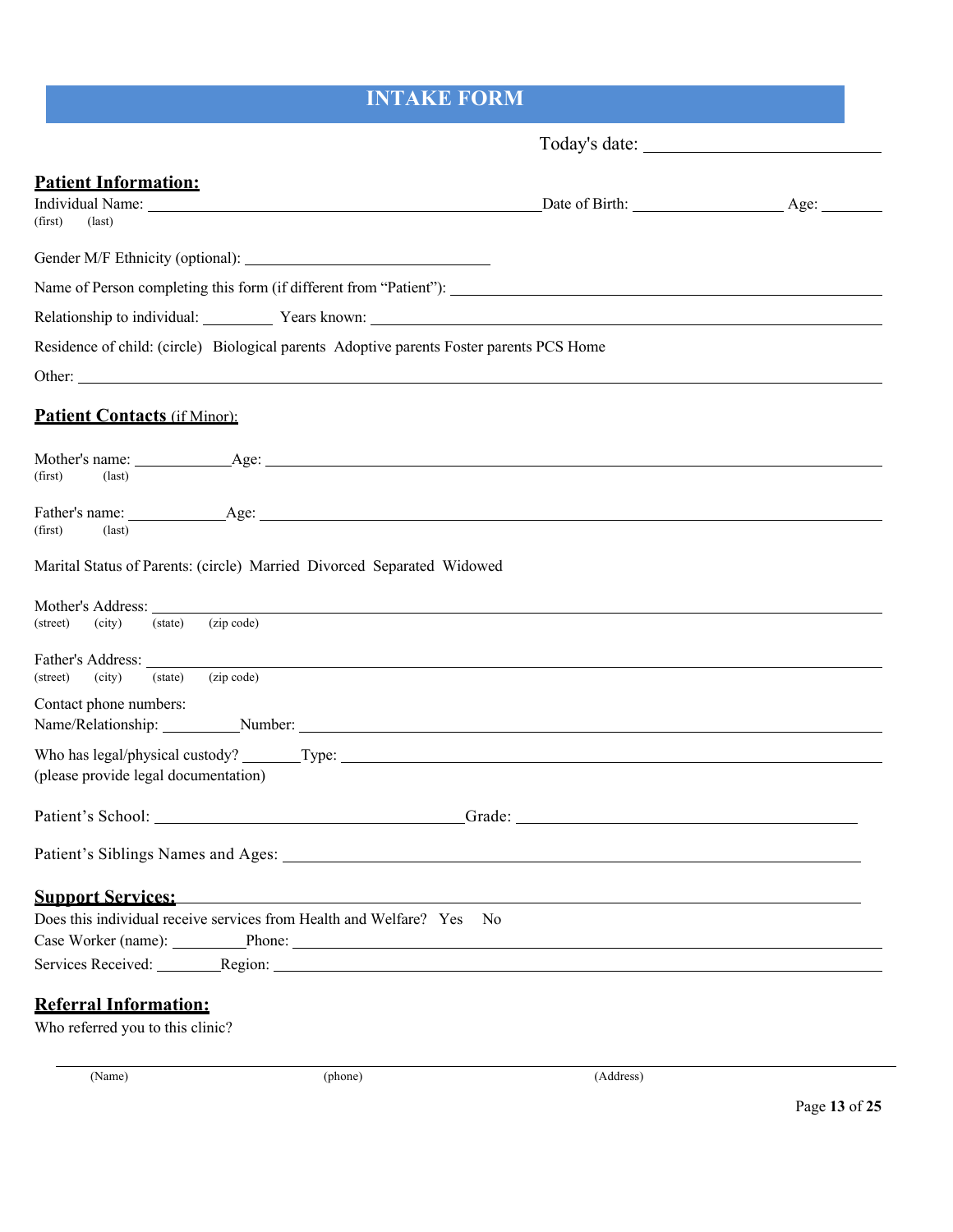#### **Presenting Problem:**

What concerns you most about this individual (or yourself if you are the patient) ?

When did you first notice this problem?

How has this problem affected his/her/your function? At home:

At school/work:

Community:

Do you have other concerns you want addressed?

What are your goals/expectations for treatment?

Have you recently worried that the individual has (please circle items relevant to the patient):

| Yes | No DEPRESSION (sad, irritable, hopeless, poor sleep, crying, social withdrawal/isolative behaviors, lack of |
|-----|-------------------------------------------------------------------------------------------------------------|
|     | interest in things, etc.)                                                                                   |

- Yes No MOOD SWINGS (energetic, little sleep, pleasure seeking, racing thoughts, too talkative, inappropriate sexual behaviors, grandiose, etc.)
- Yes No ANXIETY (worries, restless, scared, poor sleep, obsessive thoughts and/or compulsive behaviors, frequent complaining of headaches and/or stomach aches, frequent school absences, etc)
- Yes No BEHAVIORAL PROBLEM (fights, anger, arguing, truancy, destruction of property, fire setting, etc.)
- Yes No ATTENTION/HYPERACTIVITY PROBLEM (difficulty sustaining attention, hyperactive, impulsive, distractibility, not completing tasks)
- Yes No ABNORMAL EATING BEHAVIORS (too much, too little, fear of weight gain, distorted body image, over exercising, etc.)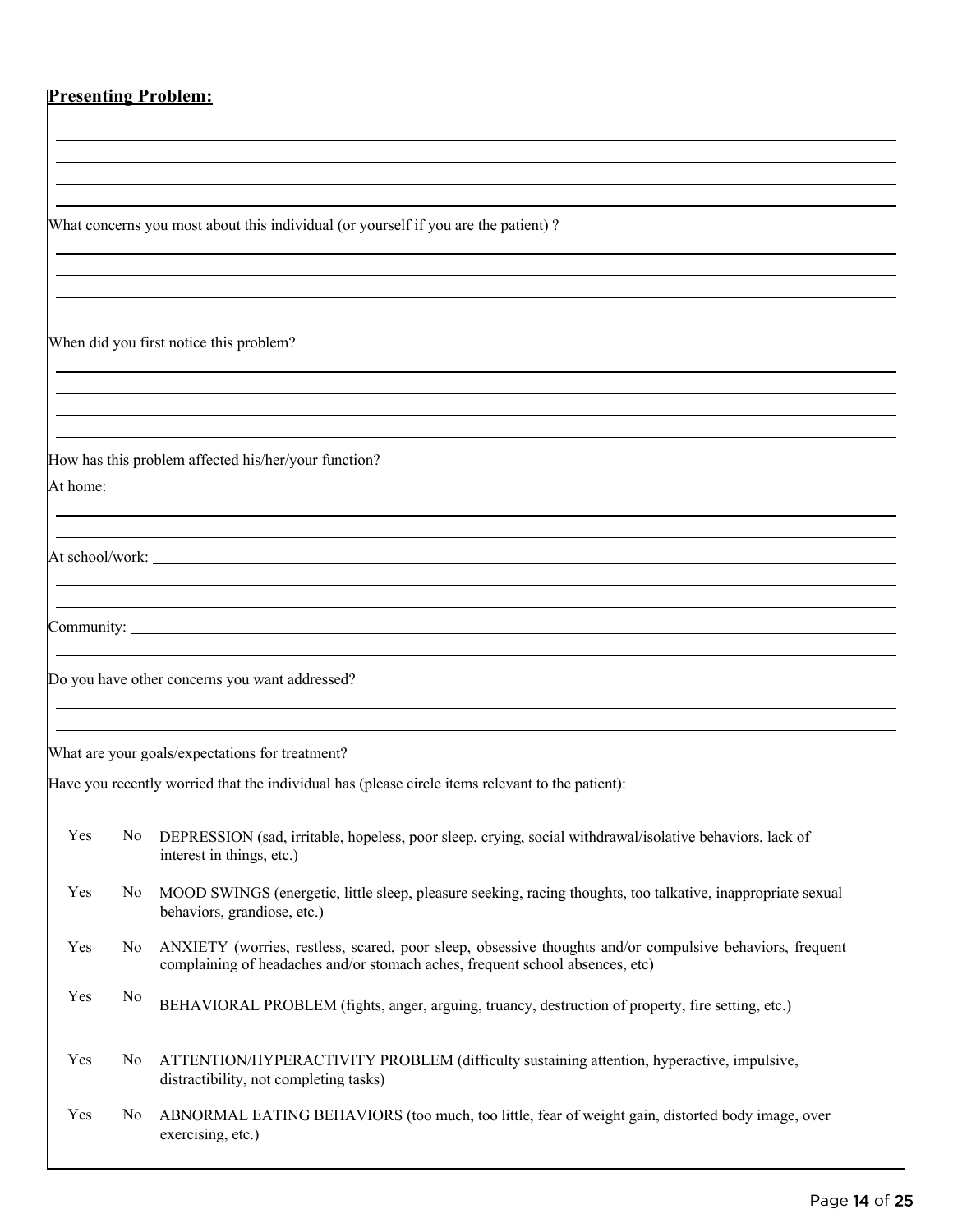| Yes | No. | SOCIAL ANXIETY (shy and/or afraid to be around others)                                     |
|-----|-----|--------------------------------------------------------------------------------------------|
| Yes | No  | REMEMBERING PAST TRAUMAS (frequent nightmares, intrusive and/or recurrent memories, etc.)  |
| Yes | No  | AUTISM (social and language impairments, rigidity)                                         |
| Yes | No. | PSYCHOSIS (hearing voices, seeing things, paranoia, delusions)                             |
| Yes | No  | DISSOCIATION (feeling outside your body or things are not real, etc.)                      |
| Yes | No  | Has the Patient ever harmed themselves intentionally? Attempted suicide? Harmed<br>others? |

#### **Sleep Patterns:**

Total hours of sleep per night: \_\_Usual Schedule: \_to \_ Does the individual take naps during the day? Yes No If Yes, how many hours in a typical day?

| Current Problem | Change within last 6 months |
|-----------------|-----------------------------|
| Yes No          | Yes No                      |
| Yes No          | Yes No                      |
| Yes No          | Yes No                      |
| Yes No          | Yes No                      |
| Yes No          | Yes No                      |
| Yes No          | Yes No                      |
| Yes No          | Yes No                      |
|                 |                             |

If yes to any of the concerns listed above, please describe:

## Past Psychiatric History:

Please list any previous psychiatric hospitalizations, residential or day treatment programs (including any alcohol and drug treatment programs)

| Diagnosis | Length of Stay                                                                                    | Treatment | Response  |  |
|-----------|---------------------------------------------------------------------------------------------------|-----------|-----------|--|
|           |                                                                                                   |           |           |  |
|           |                                                                                                   |           |           |  |
|           |                                                                                                   |           |           |  |
|           |                                                                                                   |           |           |  |
|           | Please list any current or prior outpatient psychiatrists and therapists the individual has seen. |           |           |  |
| Name      | Title                                                                                             | Location  | How Long? |  |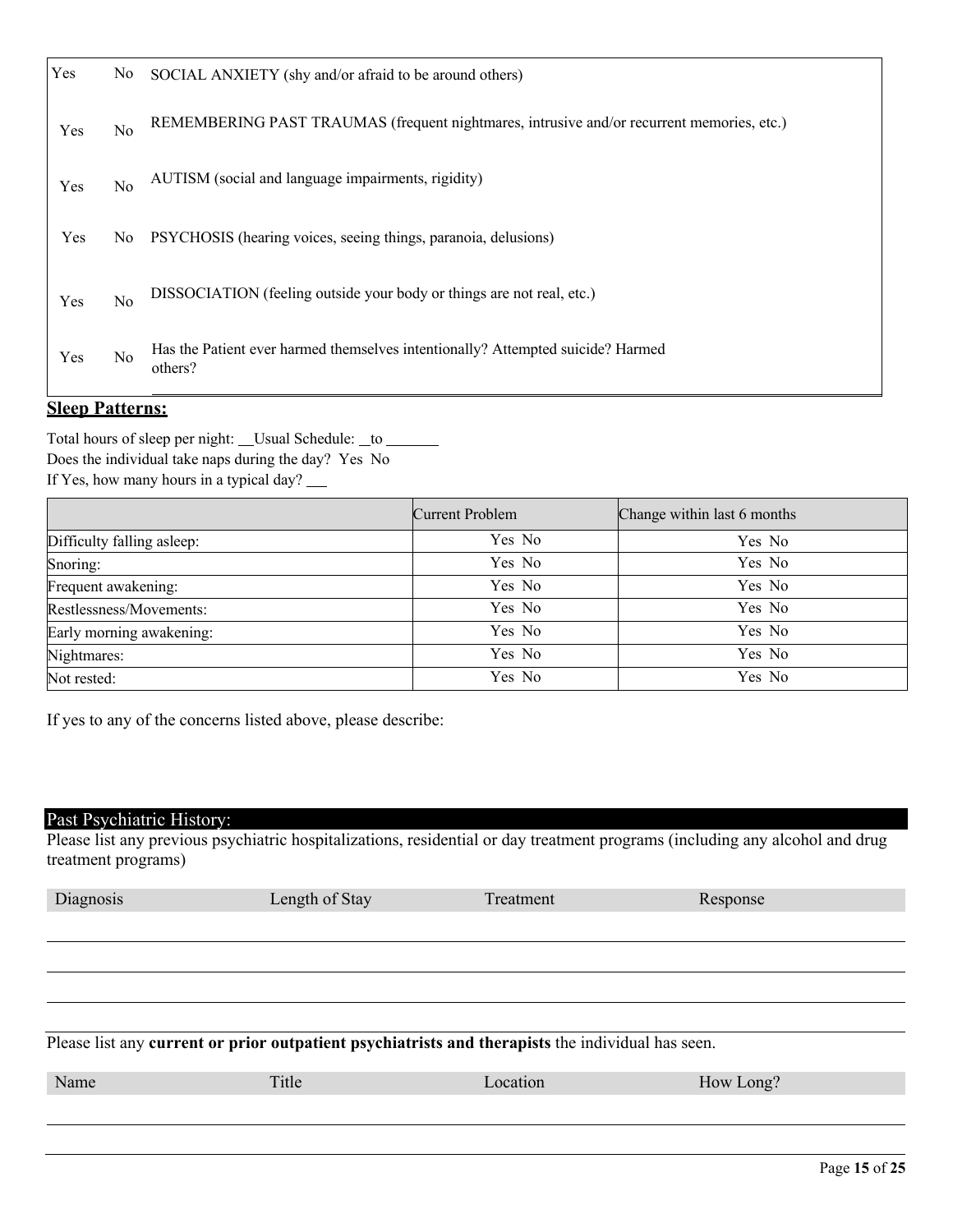| Name | Dosage                                                                       | Duration | Response |
|------|------------------------------------------------------------------------------|----------|----------|
|      |                                                                              |          |          |
|      |                                                                              |          |          |
|      |                                                                              |          |          |
|      |                                                                              |          |          |
|      | Please list this individual's current non-psychiatric medications.<br>Dosage | Duration | Response |
|      |                                                                              |          |          |
| Name |                                                                              |          |          |

| <b>Substance</b>                                                        | Date of Last Use | <b>Problems Related to</b><br><b>Use</b> | <b>Treatment Required</b> |
|-------------------------------------------------------------------------|------------------|------------------------------------------|---------------------------|
| Benzodiazepines (Valium, Xanax, Ativan)                                 |                  | Yes No                                   | Yes No                    |
| Caffeine                                                                |                  | Yes No                                   | Yes No                    |
| Marijuana                                                               |                  | Yes No                                   | Yes No                    |
| Cocaine                                                                 |                  | Yes No                                   | Yes No                    |
| Designer Drugs(Club Drugs: G, X)                                        |                  | Yes No                                   | Yes No                    |
| Hallucinogens(LSD, Mushrooms)                                           |                  | Yes No                                   | Yes No                    |
| Inhalants (Gasoline, Glue, Aerosol)                                     |                  | Yes No                                   | Yes No                    |
| Methamphetamines<br>(Speed, Ice, Ritalin)                               |                  | Yes No                                   | Yes No                    |
| Opiates/Methadone<br>(Vicodin, OxyContin, Heroin)                       |                  | Yes No                                   | Yes No                    |
| $\text{OTC} - \text{Over}$ the counter<br>(Benadryl, Nyquil, Dramamine) |                  | Yes No                                   | Yes No                    |
| Tobacco Yes No Amount per day:                                          |                  |                                          |                           |
| Is there anything else we should know about any drug history?           |                  |                                          |                           |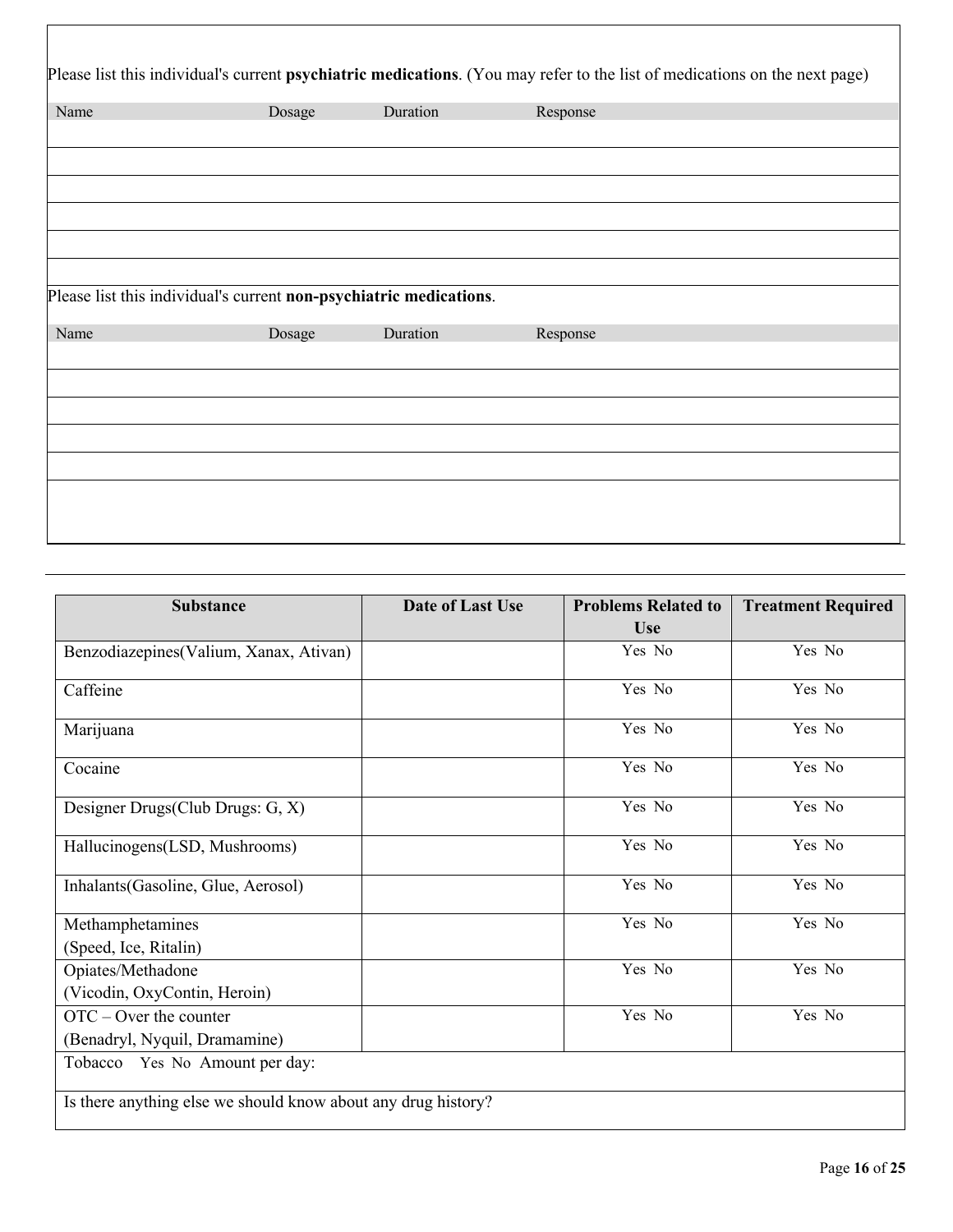| Adderall® (dextroamphetamine +       | Gabitril® (tiagabine)                | Provigil®(modafinil)                 |
|--------------------------------------|--------------------------------------|--------------------------------------|
| amphetamine)                         | Geodon® (ziprasidone)                | Prozac®(fluoxetine)                  |
| Abilify® (aripiprazole)              | Ginkgo biloba                        | Restoril <sup>®</sup> (temazepam)    |
| Adipex-P® (phentermine)              | Ginseng                              | ReVia® (naltrexone)                  |
| Ambien® (zolpidem)                   | Halcion® (triazolam)                 | Risperdal® (risperidone)             |
| amitriptyline (Elavil <sup>®</sup> ) | Haldol® (haloperidol)                | Ritalin® (methylphenidate)           |
| Amoxapine                            | imipramine (Tofranil®)               | SAM-e                                |
| Antabuse® (disulfiram)               | Inderal <sup>®</sup> (propranolol)   | Saint john's wort                    |
| Anafranil® (clomipramine)            | Keppra® (levetiracetam)              | Sarafem® (fluoxetine)                |
| Aricept® (donepezil)                 | Klonopin® (clonazepam)               | Serax® (oxazepam)                    |
| Ativan® (lorazepam)                  | Lamictal® (lamotrigine)              | Seroquel <sup>®</sup> (quetiapine)   |
| Aventyl® (nortriptyline)             | Lexapro® (escitalopram) L            | Serzone® (nefazodone)                |
| Benadryl® (diphenhydramine)          | ibrium® (chlordiazepoxide)           | Sinequan <sup>®</sup> (doxepin)      |
| Buspar® (buspirone)                  | Lithobid <sup>®</sup> (lithium)      | Sonata® (zaleplon)                   |
| Carbatrol® (carbamazepine)           | Loxitane® (loxapine)                 | Stelazine® (trifluoperazine)         |
| Catapres <sup>®</sup> (clonidine)    | Luminal® (phenobarbital)             | Strattera® (atomoxetine)             |
| Celexa® (citalopram)                 | Luvox® (fluvoxamine)                 | Subutex <sup>®</sup> (buprenorphine) |
| Chloral hydrate                      | Melatonin                            | Suboxone® (buprenorphine             |
| Clozaril® (clozapine)                | Mellaril <sup>®</sup> (thioridazine) | +naloxone)                           |
| Cogentin® (benztropine)              | Marplan® (isocarboxazid)             | Symbiax ® (olanzapine +              |
| Concerta® (methylphenidate)          | Meridia® (sibutramine)               | fluoxetine)                          |
| Cymbalta® (duloxetine)               | Metadate® (methylphenidate)          | Tegretol® (carbamazepine)            |
| Cylert <sup>®</sup> (pemoline)       | Methylin® (methylphenidate)          | Tenex® (guanfacine)                  |
| Dalmane® (flurazepam)                | Moban® (molindone)                   | Tenuate® (diethylpropion)            |
| Depakote®/Depakene® (valproic        | Mysoline® (primidone)                | Thorazine® (chlorpromazine)          |
| acid/valproate                       | Nardil® (phenelzine)                 | Tofranil® (imipramine)               |
| Dexedrine® (dextroamphetamine)       | Navane® (thiothixene)                | Topamax® (topiramate)                |
| Didrex® (benzphetamine)              | Neurontin® (gabapentin)              | Tranxene® (clorazepate)              |
| Dilantin® (phenytoin)                | Norprami (desipramine)               | trazodone (Desyrel®)                 |
| Dolophine®/Methadose®                | nortriptyline (Pamelor)              | Trilafon® (perphenazine)             |
| (methadone)                          | Omega fatty acids                    | Trileptal® (oxcarbazepine)           |
| Effexor XR® (venlafaxine)            | Orap                                 | Valerian                             |
| Elavil <sup>®</sup> (amitriptyline)  | (pimozide)                           | Valium® (diazepam)                   |
| Ephedra®                             | Pamelor (nortriptyline)              | Vistaril® (hydroxyzine)              |
| Eskalith <sup>®</sup> (lithium)      | Parnate® (tranylcypromine)           | Paxil® (paroxetine)                  |
| Evening primrose oil                 | Paxil®(paroxetine)                   | Xanax® (alprazolam) Zarontin®        |
| Focalin® (dexmethylphenidate)        | Periactin(cyproheptadine)            | (ethosuximide)                       |
|                                      | Prolixin®(fluphenazine)              | Zoloft® (sertraline)                 |
|                                      | propranolol ® (Inderal)              | Zonegran® (zonisamide)               |
|                                      | ProSom® (estazolam)                  | Zyprexa®(olanzapine)                 |
|                                      | protriptyline® (Vivactil)            | Zydis®(olanzapine)                   |
|                                      |                                      |                                      |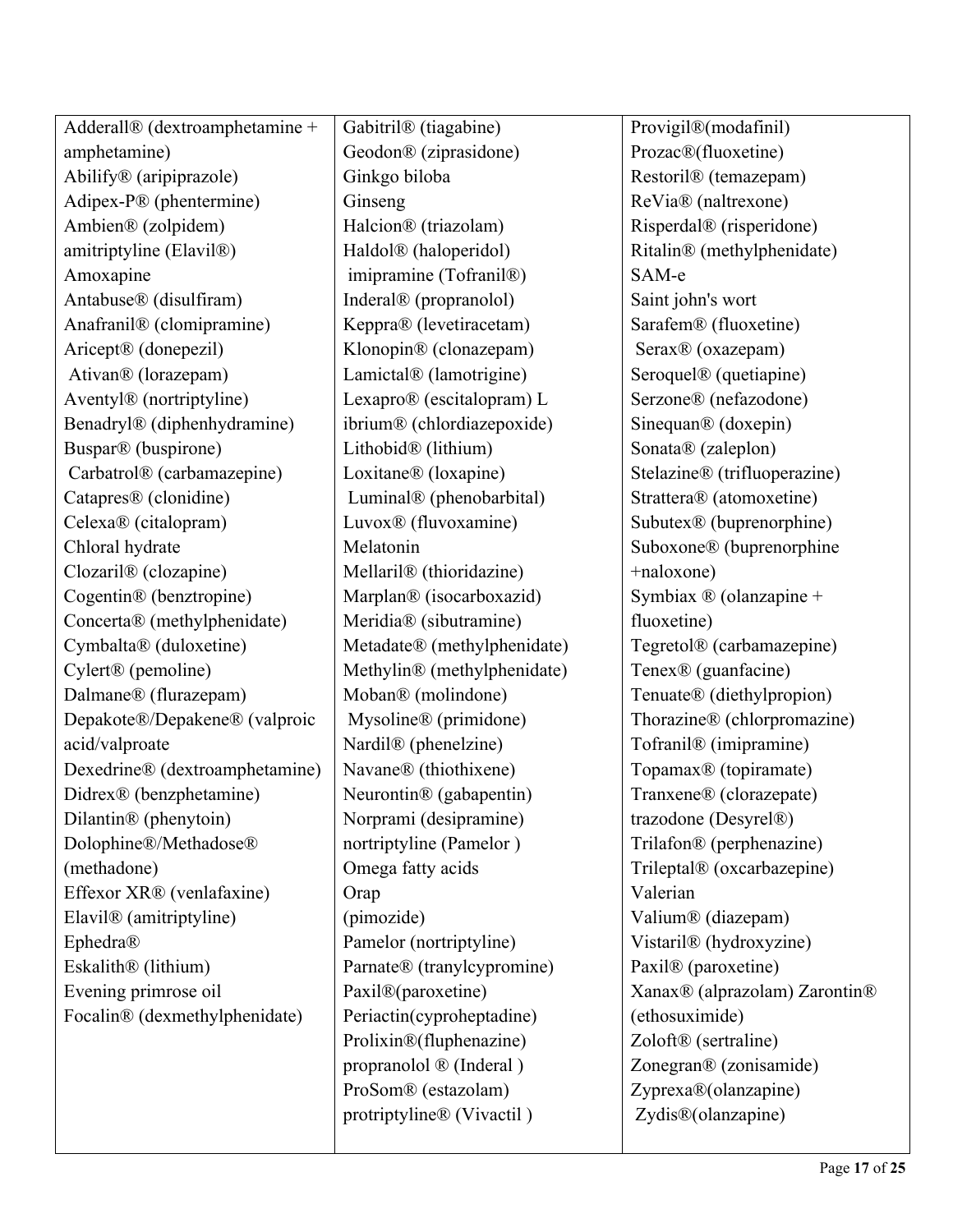## **Family History:**

Consider this individual's immediate family and all of their relatives on both sides (parents, brothers, sisters, aunts, uncles, grandparents, and 1st cousins)

Review the list below – if any relative has one of these disorders, check the disorder and describe their relation to the Patient (such as "Maternal Uncle") and their treatment history (if applicable). Maternal is mother's side of the family and Paternal is father's side of the family.

| Bipolar (manic depressive) Manual Assembly Dipolar (manic depressive)<br>Schizophrenia entre a contra contra a contra contra contra contra contra contra contra contra contra contra con                                       |
|--------------------------------------------------------------------------------------------------------------------------------------------------------------------------------------------------------------------------------|
|                                                                                                                                                                                                                                |
|                                                                                                                                                                                                                                |
|                                                                                                                                                                                                                                |
|                                                                                                                                                                                                                                |
|                                                                                                                                                                                                                                |
|                                                                                                                                                                                                                                |
| Autism/Asperger/Pervasive Developmental Disorder ________________________________                                                                                                                                              |
| Mental Retardation Contract of the Contract of the Contract of the Contract of the Contract of the Contract of the Contract of the Contract of the Contract of the Contract of the Contract of the Contract of the Contract of |
|                                                                                                                                                                                                                                |
|                                                                                                                                                                                                                                |
| Suicide (or attempts)                                                                                                                                                                                                          |
|                                                                                                                                                                                                                                |
|                                                                                                                                                                                                                                |
|                                                                                                                                                                                                                                |
| Seizures                                                                                                                                                                                                                       |
|                                                                                                                                                                                                                                |
|                                                                                                                                                                                                                                |
| <b>Thyroid</b>                                                                                                                                                                                                                 |
| Immunological disorders (lupus, scleroderma, inflammatory bowel disease)                                                                                                                                                       |
|                                                                                                                                                                                                                                |
|                                                                                                                                                                                                                                |

## **Developmental History:**

Did the Patient achieve the following milestones early (E), average (A), or late (L) compared with others his/her age (please explain if late):

Language (age at first using words, sentences, etc…)?

Fine motor skills (building towers with cubes, drawing circle)?

Gross motor skills (rolling over, standing, walking)?

Toilet training?

Has the Patient experienced any regression of these? Yes No If yes, explain: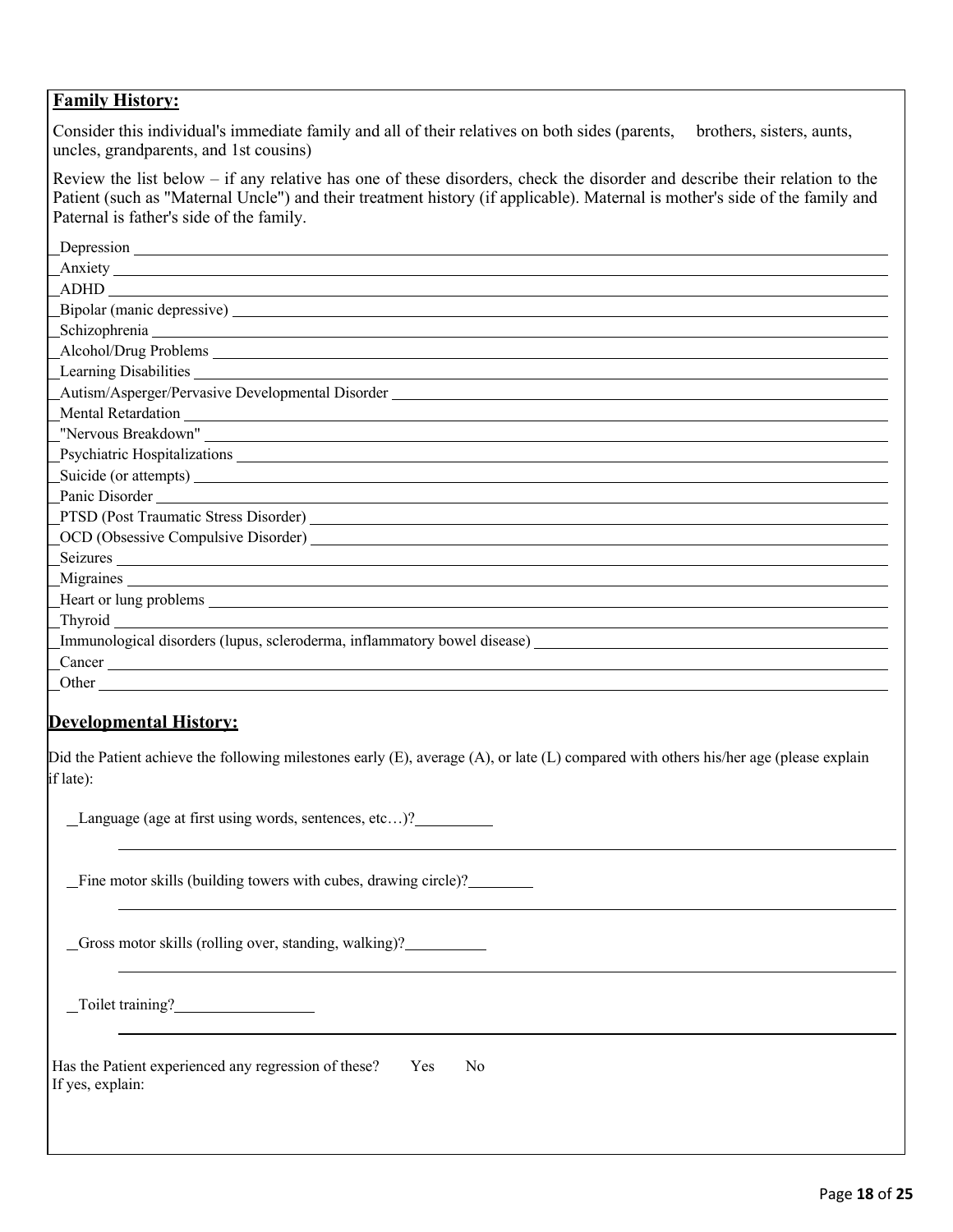#### **Pregnancy and Birth History:**

How old was the individual's biological parents when he/she was conceived?

Was this the biological mother's first pregnancy? Yes No

If no, how many times was she pregnant before this pregnancy?

Did the biological mother experience any miscarriages before or after this pregnancy? Yes No

If yes, how many?\_\_ During what trimester? \_\_\_\_\_

When was prenatal care first received (in weeks): \_\_\_\_\_\_\_\_\_\_\_\_\_\_\_\_\_\_\_\_\_\_\_\_\_\_\_\_\_\_\_

How much weight did the biological mother gain during this pregnancy?:

Baby's birth weight and length:

Length of pregnancy (in weeks):

Did the mother have any ultrasounds or amniocentesis? Yes No If yes, please describe the reason for these and the results:

Please indicate whether any of the following events/problems occurred during this pregnancy. Please include the trimester in which the event occurred, as well as any other important details.

| <b>Event/Problem</b>                                | Yes / No | # of months into<br>pregnancy | <b>Additional details</b> |
|-----------------------------------------------------|----------|-------------------------------|---------------------------|
| Infections/Colds                                    |          |                               |                           |
|                                                     | Yes No   |                               |                           |
| Fevers                                              | Yes No   |                               |                           |
| Hospitalizations                                    | Yes No   |                               |                           |
| Vaginal Bleeding, Spotting                          | Yes No   |                               |                           |
| Problems with Diet                                  | Yes No   |                               |                           |
| Pregnancy Induced<br>Hypertension                   | Yes No   |                               |                           |
| High Blood Pressure,<br><b>Excessive Swelling</b>   | Yes No   |                               |                           |
| <b>Diabetes</b>                                     | Yes No   |                               |                           |
| Rh or Blood<br>Incompatibilities                    | Yes No   |                               |                           |
| Trauma (Emotional Stress and/or<br>Physical Injury) | Yes No   |                               |                           |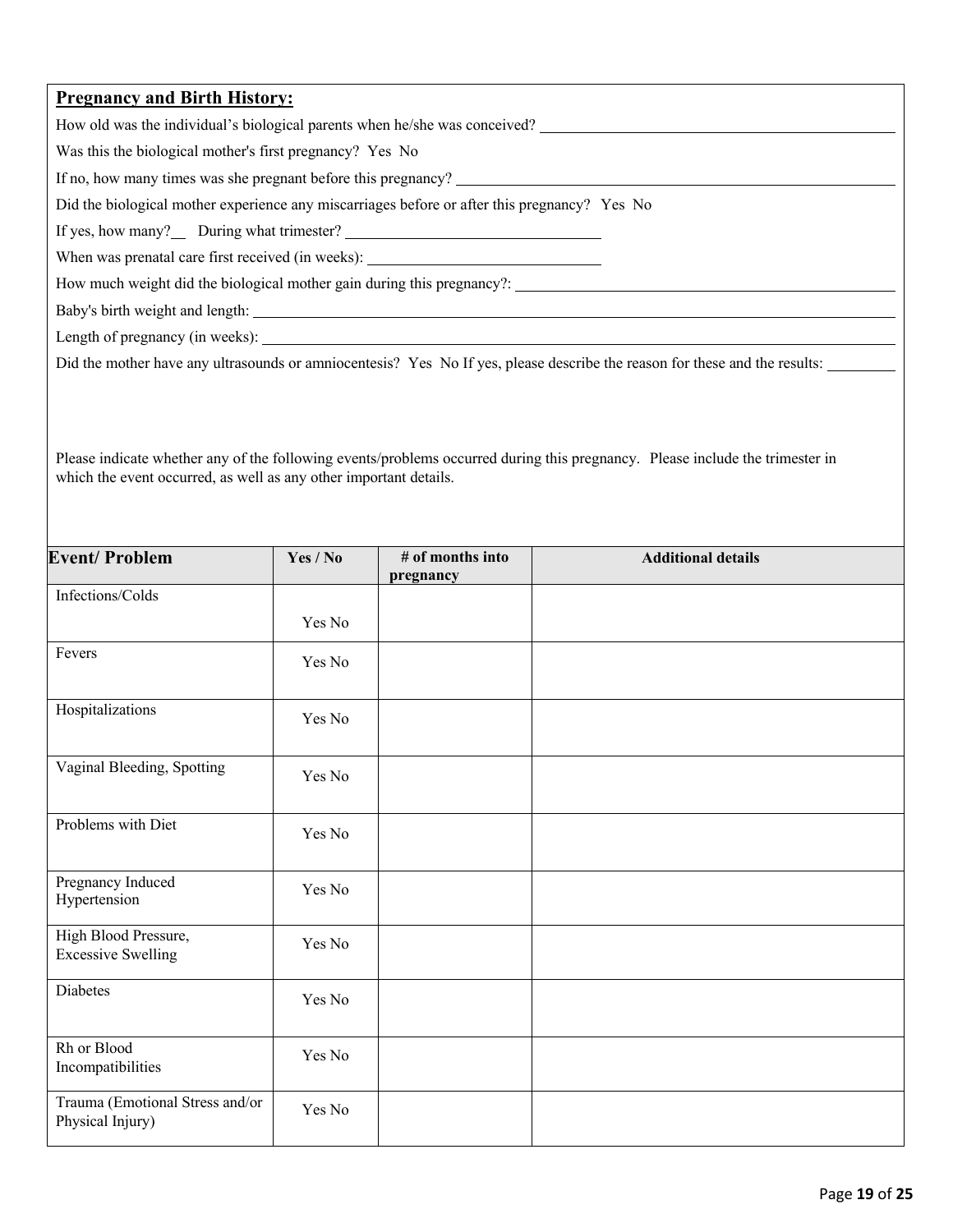| Did the mother take any medications (prescription and over the counter) during this pregnancy? (If yes, please complete the following |  |  |
|---------------------------------------------------------------------------------------------------------------------------------------|--|--|
| table.)                                                                                                                               |  |  |

| <b>Medication</b>                                             | Month(s) taken                                                                                                                                                                                                                 | <b>Dose</b>                                               | <b>Reason for taking</b> |  |  |  |  |  |  |
|---------------------------------------------------------------|--------------------------------------------------------------------------------------------------------------------------------------------------------------------------------------------------------------------------------|-----------------------------------------------------------|--------------------------|--|--|--|--|--|--|
|                                                               | $(1-9)$                                                                                                                                                                                                                        |                                                           |                          |  |  |  |  |  |  |
|                                                               |                                                                                                                                                                                                                                |                                                           |                          |  |  |  |  |  |  |
|                                                               |                                                                                                                                                                                                                                |                                                           |                          |  |  |  |  |  |  |
|                                                               |                                                                                                                                                                                                                                |                                                           |                          |  |  |  |  |  |  |
|                                                               |                                                                                                                                                                                                                                |                                                           |                          |  |  |  |  |  |  |
|                                                               |                                                                                                                                                                                                                                |                                                           |                          |  |  |  |  |  |  |
|                                                               |                                                                                                                                                                                                                                |                                                           |                          |  |  |  |  |  |  |
| Yes No<br>If yes, how much and how often?                     | Did the mother consume alcohol during this pregnancy?                                                                                                                                                                          |                                                           |                          |  |  |  |  |  |  |
|                                                               |                                                                                                                                                                                                                                |                                                           |                          |  |  |  |  |  |  |
| Yes No                                                        | Did the mother smoke or use tobacco products during this pregnancy?                                                                                                                                                            | If yes, please describe how much and how often?           |                          |  |  |  |  |  |  |
|                                                               |                                                                                                                                                                                                                                |                                                           |                          |  |  |  |  |  |  |
| Did the mother use any drugs during this pregnancy?<br>Yes No |                                                                                                                                                                                                                                |                                                           |                          |  |  |  |  |  |  |
|                                                               |                                                                                                                                                                                                                                |                                                           |                          |  |  |  |  |  |  |
|                                                               |                                                                                                                                                                                                                                |                                                           |                          |  |  |  |  |  |  |
|                                                               |                                                                                                                                                                                                                                |                                                           |                          |  |  |  |  |  |  |
|                                                               |                                                                                                                                                                                                                                |                                                           |                          |  |  |  |  |  |  |
| Labor Information:                                            |                                                                                                                                                                                                                                |                                                           |                          |  |  |  |  |  |  |
|                                                               |                                                                                                                                                                                                                                | Type of delivery (c-section, vaginal): Were forceps used? |                          |  |  |  |  |  |  |
|                                                               | Were there any problems with the baby's health right before or immediately after delivery? Yes No                                                                                                                              |                                                           |                          |  |  |  |  |  |  |
|                                                               | If yes, please describe:                                                                                                                                                                                                       |                                                           |                          |  |  |  |  |  |  |
|                                                               | Were the mother and/or baby separated after birth for more than 24 hours at a time? Yes No                                                                                                                                     |                                                           |                          |  |  |  |  |  |  |
|                                                               | If yes, please explain:                                                                                                                                                                                                        |                                                           |                          |  |  |  |  |  |  |
|                                                               |                                                                                                                                                                                                                                |                                                           |                          |  |  |  |  |  |  |
| <b>Past Medical History:</b>                                  |                                                                                                                                                                                                                                |                                                           |                          |  |  |  |  |  |  |
|                                                               | Primary Care Provider: Vears Involvement: Vears Involvement:                                                                                                                                                                   |                                                           |                          |  |  |  |  |  |  |
|                                                               |                                                                                                                                                                                                                                |                                                           |                          |  |  |  |  |  |  |
|                                                               |                                                                                                                                                                                                                                |                                                           |                          |  |  |  |  |  |  |
|                                                               |                                                                                                                                                                                                                                |                                                           |                          |  |  |  |  |  |  |
|                                                               |                                                                                                                                                                                                                                |                                                           |                          |  |  |  |  |  |  |
|                                                               |                                                                                                                                                                                                                                |                                                           |                          |  |  |  |  |  |  |
|                                                               |                                                                                                                                                                                                                                | Specialty:                                                |                          |  |  |  |  |  |  |
|                                                               | Name: Phone: Phone: Phone: Phone: Phone: Phone: Phone: Phone: Phone: Phone: Phone: Phone: Phone: Phone: Phone: Phone: Phone: Phone: Phone: Phone: Phone: Phone: Phone: Phone: Phone: Phone: Phone: Phone: Phone: Phone: Phone: |                                                           |                          |  |  |  |  |  |  |
|                                                               |                                                                                                                                                                                                                                |                                                           |                          |  |  |  |  |  |  |
|                                                               |                                                                                                                                                                                                                                |                                                           |                          |  |  |  |  |  |  |
|                                                               |                                                                                                                                                                                                                                |                                                           |                          |  |  |  |  |  |  |
|                                                               |                                                                                                                                                                                                                                |                                                           |                          |  |  |  |  |  |  |
| Address:                                                      | Name: Phone: Phone: Phone: Phone: Phone: Phone: Phone: Phone: Phone: Phone: Phone: Phone: Phone: Phone: Phone: Phone: Phone: Phone: Phone: Phone: Phone: Phone: Phone: Phone: Phone: Phone: Phone: Phone: Phone: Phone: Phone: |                                                           |                          |  |  |  |  |  |  |
|                                                               |                                                                                                                                                                                                                                |                                                           |                          |  |  |  |  |  |  |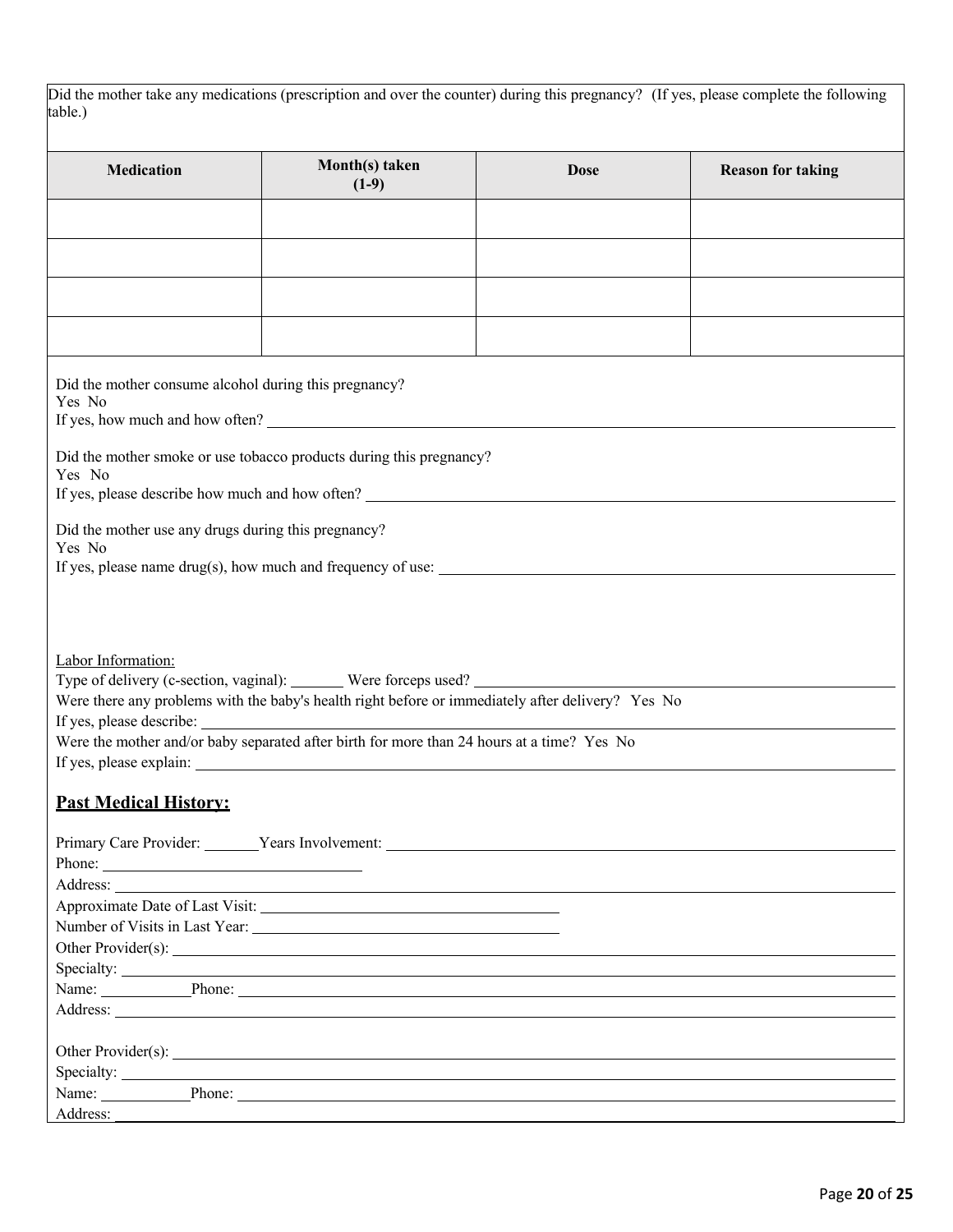|                                                                                                                                      | Allergies (drug, food, seasonal, environmental etc.)? Yes No If yes, please name and describe                                                                                                          |                                                                                                            |
|--------------------------------------------------------------------------------------------------------------------------------------|--------------------------------------------------------------------------------------------------------------------------------------------------------------------------------------------------------|------------------------------------------------------------------------------------------------------------|
|                                                                                                                                      | Has the individual ever experienced head injury, loss of consciousness, or seizure? Yes                                                                                                                | N <sub>o</sub>                                                                                             |
| Does the Patient have any chronic medical problems? Yes                                                                              | N <sub>o</sub>                                                                                                                                                                                         |                                                                                                            |
|                                                                                                                                      | Does the Patient have a history of any serious injuries or medical hospitalizations?<br>,我们也不会有什么?""我们的人,我们也不会有什么?""我们的人,我们也不会有什么?""我们的人,我们也不会有什么?""我们的人,我们也不会有什么?""我们的人                               | Yes<br>N <sub>o</sub>                                                                                      |
|                                                                                                                                      | Does the Patient have chronic pain (frequent headaches, stomachaches, chest pain)? Yes<br>If yes, please describe:<br>,我们也不会有什么。""我们的人,我们也不会有什么?""我们的人,我们也不会有什么?""我们的人,我们也不会有什么?""我们的人,我们也不会有什么?""我们的人 | N <sub>0</sub>                                                                                             |
| Have you recently worried that the Patient may have problems with:<br>Heart<br>Constipation/Diarrhea<br>Lungs<br>Frequent infections | ,我们也不会有什么。""我们的人,我们也不会有什么?""我们的人,我们也不会有什么?""我们的人,我们也不会有什么?""我们的人,我们也不会有什么?""我们的人<br>Neurological<br>Age of first menses<br>Regular or Irregular cycle<br>Kidneys/Bladder                               | Endocrine (i.e., diabetes; thyroid<br>dysregulation; excessive hair growth)<br>Immunizations up to dateY/N |
| Has the Patient ever had an EEG, MRI, CT SCAN, etc? Yes<br>If yes, why was it done and were the results normal?                      | If yes, where were the tests performed and who ordered them?                                                                                                                                           | No $\qquad \qquad$                                                                                         |
| <b>Social History:</b><br>(In the case of completing this form for a minor)<br>Is the Patient your biological child? Yes             | N <sub>o</sub>                                                                                                                                                                                         |                                                                                                            |
|                                                                                                                                      | Is there any contact with their biological parent(s)?                                                                                                                                                  |                                                                                                            |
| Has the Patient moved a number or times?                                                                                             | Yes                                                                                                                                                                                                    |                                                                                                            |
|                                                                                                                                      |                                                                                                                                                                                                        |                                                                                                            |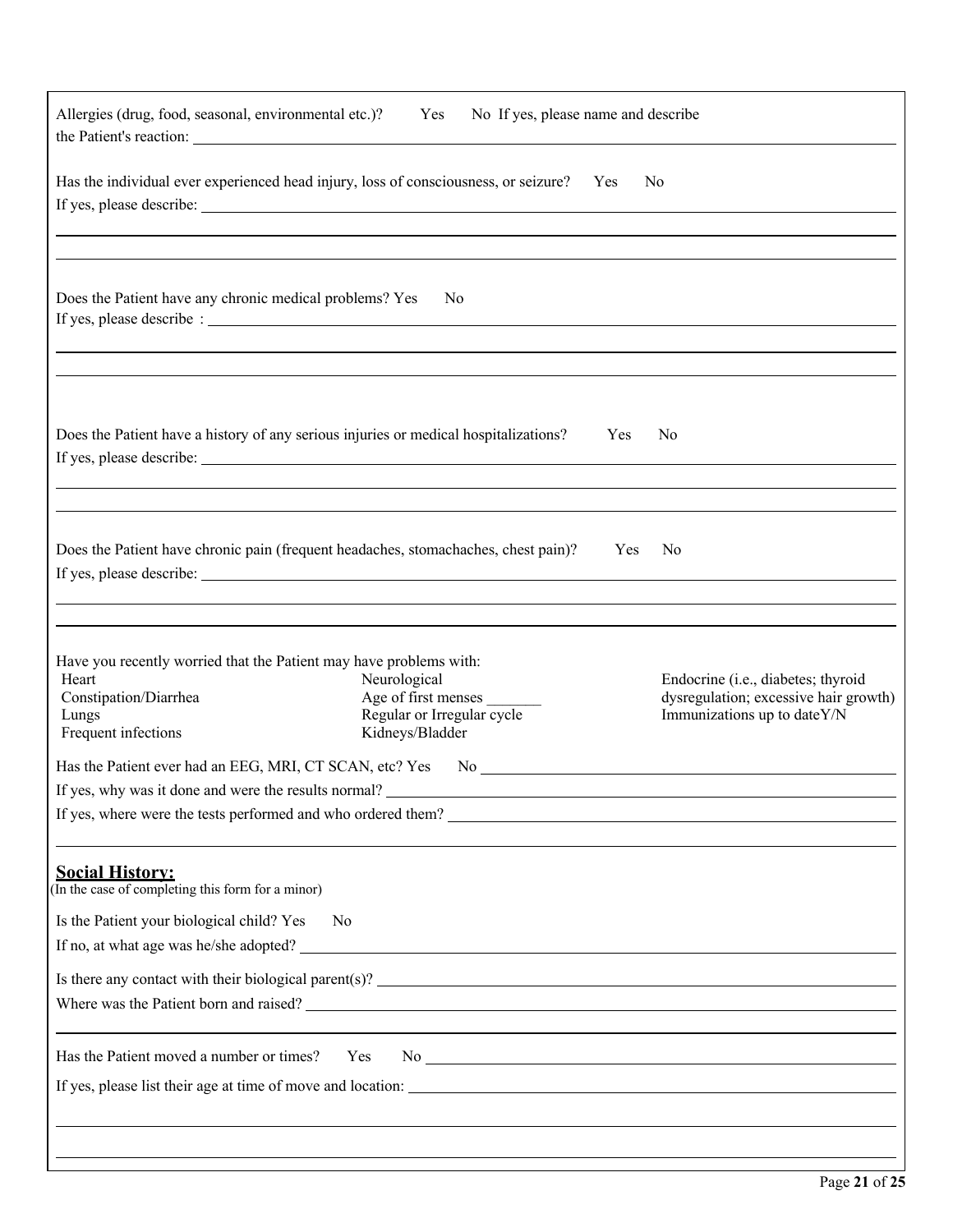|                                                               |        | <b>Education</b> | Occupation                                                                                                    |                | Hrs/Wk                   | <b>Relationship with Patient (quality)</b>                                                                                                                                                                                     |
|---------------------------------------------------------------|--------|------------------|---------------------------------------------------------------------------------------------------------------|----------------|--------------------------|--------------------------------------------------------------------------------------------------------------------------------------------------------------------------------------------------------------------------------|
|                                                               |        |                  |                                                                                                               |                |                          |                                                                                                                                                                                                                                |
|                                                               |        |                  |                                                                                                               |                |                          |                                                                                                                                                                                                                                |
|                                                               |        |                  |                                                                                                               |                |                          |                                                                                                                                                                                                                                |
|                                                               |        |                  |                                                                                                               |                |                          |                                                                                                                                                                                                                                |
|                                                               |        |                  |                                                                                                               |                |                          |                                                                                                                                                                                                                                |
|                                                               |        |                  |                                                                                                               |                |                          |                                                                                                                                                                                                                                |
|                                                               |        |                  |                                                                                                               |                |                          |                                                                                                                                                                                                                                |
|                                                               |        |                  | Please list the other children in the family and other household members who may also be living in your home: |                |                          |                                                                                                                                                                                                                                |
|                                                               |        |                  |                                                                                                               |                |                          |                                                                                                                                                                                                                                |
| <b>Name</b>                                                   |        | Age              | <b>Lives at Home?</b>                                                                                         |                | <b>Relation to Child</b> | <b>Relationship with Patient</b>                                                                                                                                                                                               |
|                                                               |        |                  |                                                                                                               |                |                          |                                                                                                                                                                                                                                |
|                                                               |        |                  |                                                                                                               |                |                          |                                                                                                                                                                                                                                |
|                                                               |        |                  |                                                                                                               |                |                          |                                                                                                                                                                                                                                |
|                                                               |        |                  |                                                                                                               |                |                          |                                                                                                                                                                                                                                |
|                                                               |        |                  |                                                                                                               |                |                          |                                                                                                                                                                                                                                |
|                                                               |        |                  |                                                                                                               |                |                          |                                                                                                                                                                                                                                |
| Has the Patient ever been the victim of abuse or neglect? Yes |        |                  | If yes, what was the nature of the abuse? (Please circle all that apply.)                                     | N <sub>0</sub> |                          |                                                                                                                                                                                                                                |
| Physical<br>Accidents                                         |        |                  | Emotional<br>Disasters                                                                                        |                |                          | Neglect<br>Sexual                                                                                                                                                                                                              |
| Witnessing violence                                           | Other: |                  |                                                                                                               |                |                          |                                                                                                                                                                                                                                |
|                                                               |        |                  |                                                                                                               |                |                          |                                                                                                                                                                                                                                |
|                                                               |        |                  |                                                                                                               |                |                          |                                                                                                                                                                                                                                |
|                                                               |        |                  |                                                                                                               |                |                          |                                                                                                                                                                                                                                |
|                                                               |        |                  |                                                                                                               |                |                          |                                                                                                                                                                                                                                |
|                                                               |        |                  |                                                                                                               |                |                          |                                                                                                                                                                                                                                |
|                                                               |        |                  | Are you struggling with your marital relationship or parenting?                                               | Yes            | No.                      |                                                                                                                                                                                                                                |
|                                                               |        |                  |                                                                                                               |                |                          |                                                                                                                                                                                                                                |
|                                                               |        |                  |                                                                                                               |                |                          |                                                                                                                                                                                                                                |
|                                                               |        |                  |                                                                                                               |                |                          |                                                                                                                                                                                                                                |
|                                                               |        |                  | Has the Patient ever been involved with the following and if yes, please explain:                             |                |                          |                                                                                                                                                                                                                                |
| Yes<br>No                                                     |        |                  | Child Protective Services                                                                                     |                |                          |                                                                                                                                                                                                                                |
| Yes<br>No<br>Yes<br>N <sub>o</sub>                            |        |                  |                                                                                                               |                |                          | Children's Mental Health Lease and South Art and South Art and South Art and South Art and South Art and South Art and South Art and South Art and South Art and South Art and Art and Art and Art and Art and Art and Art and |
| Yes<br>N <sub>o</sub>                                         |        |                  |                                                                                                               |                |                          |                                                                                                                                                                                                                                |
| Yes<br>N <sub>o</sub><br>Yes<br>N <sub>o</sub>                |        |                  | Youth Services                                                                                                |                |                          |                                                                                                                                                                                                                                |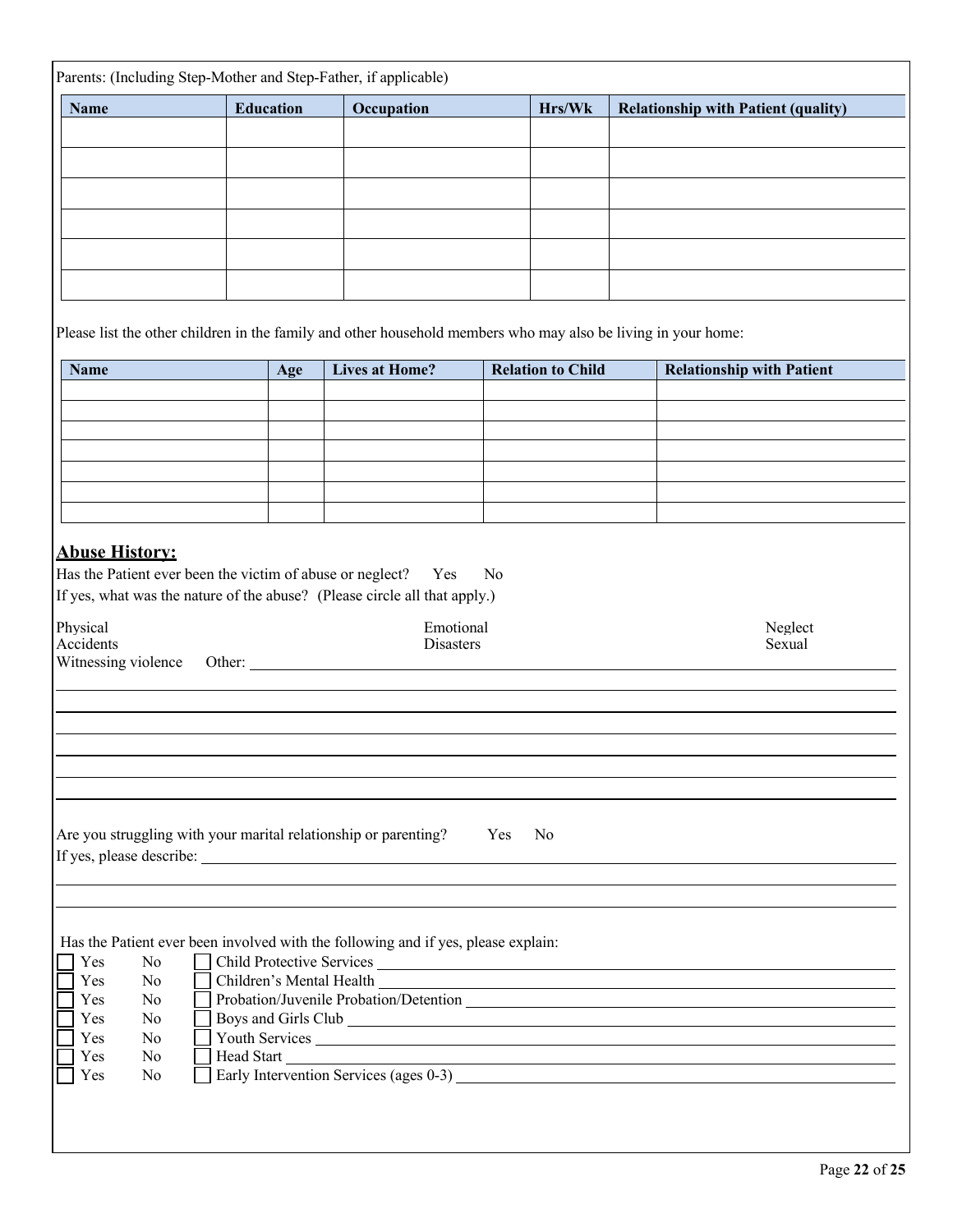| School:                                                                                                                                                                                                                                                 |  |  |  |  |  |  |
|---------------------------------------------------------------------------------------------------------------------------------------------------------------------------------------------------------------------------------------------------------|--|--|--|--|--|--|
|                                                                                                                                                                                                                                                         |  |  |  |  |  |  |
| In what grade level is he/she?                                                                                                                                                                                                                          |  |  |  |  |  |  |
|                                                                                                                                                                                                                                                         |  |  |  |  |  |  |
|                                                                                                                                                                                                                                                         |  |  |  |  |  |  |
|                                                                                                                                                                                                                                                         |  |  |  |  |  |  |
|                                                                                                                                                                                                                                                         |  |  |  |  |  |  |
|                                                                                                                                                                                                                                                         |  |  |  |  |  |  |
| Has there been a change in the Patient's performance at school?<br>No If yes, please describe:<br>Yes                                                                                                                                                   |  |  |  |  |  |  |
|                                                                                                                                                                                                                                                         |  |  |  |  |  |  |
|                                                                                                                                                                                                                                                         |  |  |  |  |  |  |
| No If yes, what were the results?<br>Has the Patient received IQ or Academic testing?<br>Yes                                                                                                                                                            |  |  |  |  |  |  |
|                                                                                                                                                                                                                                                         |  |  |  |  |  |  |
|                                                                                                                                                                                                                                                         |  |  |  |  |  |  |
| Does or has the Patient participated in any of the following?                                                                                                                                                                                           |  |  |  |  |  |  |
| $Yes \nightharpoonup No$                                                                                                                                                                                                                                |  |  |  |  |  |  |
|                                                                                                                                                                                                                                                         |  |  |  |  |  |  |
| Yes<br>N <sub>0</sub>                                                                                                                                                                                                                                   |  |  |  |  |  |  |
| Yes<br>No                                                                                                                                                                                                                                               |  |  |  |  |  |  |
| Yes<br>No                                                                                                                                                                                                                                               |  |  |  |  |  |  |
| Yes<br>N <sub>o</sub>                                                                                                                                                                                                                                   |  |  |  |  |  |  |
|                                                                                                                                                                                                                                                         |  |  |  |  |  |  |
| Has the Patient had problems with any of the following?                                                                                                                                                                                                 |  |  |  |  |  |  |
| $\overline{N}$<br>Yes                                                                                                                                                                                                                                   |  |  |  |  |  |  |
| No<br>Yes                                                                                                                                                                                                                                               |  |  |  |  |  |  |
| Absenteeism, explain: 1988. The contract of the contract of the contract of the contract of the contract of the contract of the contract of the contract of the contract of the contract of the contract of the contract of th<br>Yes<br>$\overline{N}$ |  |  |  |  |  |  |
| Detention, explain: Note and the set of the set of the set of the set of the set of the set of the set of the set of the set of the set of the set of the set of the set of the set of the set of the set of the set of the se<br>Yes<br>$\overline{N}$ |  |  |  |  |  |  |
| Yes<br>$ $ No                                                                                                                                                                                                                                           |  |  |  |  |  |  |
| $\Box$ Yes<br>N <sub>o</sub>                                                                                                                                                                                                                            |  |  |  |  |  |  |
|                                                                                                                                                                                                                                                         |  |  |  |  |  |  |
| What are the Patient's favorite activities?                                                                                                                                                                                                             |  |  |  |  |  |  |
|                                                                                                                                                                                                                                                         |  |  |  |  |  |  |
|                                                                                                                                                                                                                                                         |  |  |  |  |  |  |
|                                                                                                                                                                                                                                                         |  |  |  |  |  |  |
|                                                                                                                                                                                                                                                         |  |  |  |  |  |  |
| Peers:                                                                                                                                                                                                                                                  |  |  |  |  |  |  |
| Does the Patient have quality relationships with other children?<br>Yes                                                                                                                                                                                 |  |  |  |  |  |  |
|                                                                                                                                                                                                                                                         |  |  |  |  |  |  |
|                                                                                                                                                                                                                                                         |  |  |  |  |  |  |
| <b>Culture:</b>                                                                                                                                                                                                                                         |  |  |  |  |  |  |
| Do you have a religious preference in the household?<br>No If yes, what is that preference?<br>Yes                                                                                                                                                      |  |  |  |  |  |  |
|                                                                                                                                                                                                                                                         |  |  |  |  |  |  |
| Has the Patient experienced any problems related to race, religion, or culture?<br>No If yes,<br>Yes                                                                                                                                                    |  |  |  |  |  |  |
|                                                                                                                                                                                                                                                         |  |  |  |  |  |  |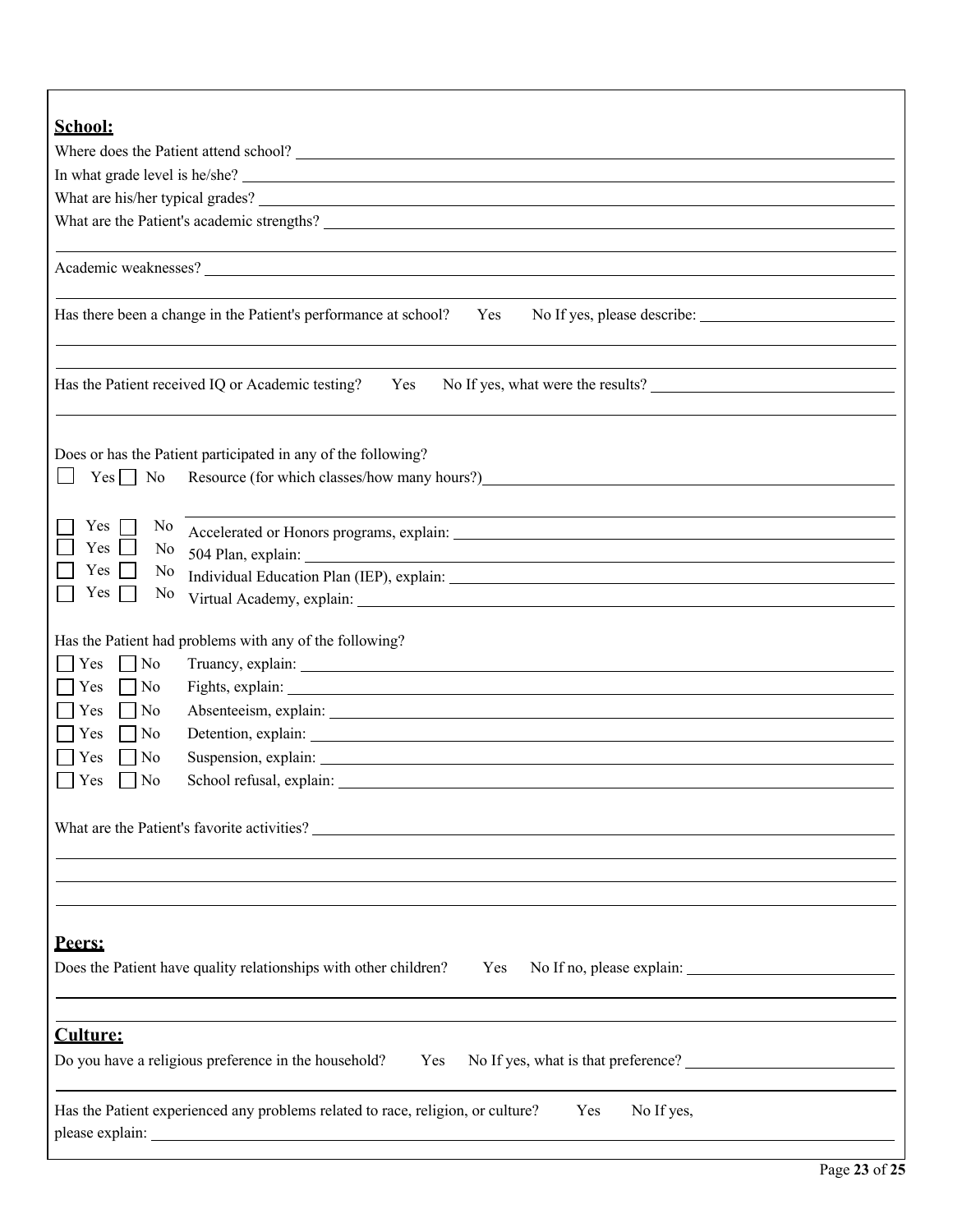|                                                                                                                                                                                                                                                                                                       |           | <b>TEEN/YOUNG ADULT SECTION</b> |         |                                                                                                                                       |  |  |  |
|-------------------------------------------------------------------------------------------------------------------------------------------------------------------------------------------------------------------------------------------------------------------------------------------------------|-----------|---------------------------------|---------|---------------------------------------------------------------------------------------------------------------------------------------|--|--|--|
| Do you have any concerns regarding your adolescent's friendships?<br>Yes<br>No.<br>$\perp$<br>(Please circle all that apply.)                                                                                                                                                                         |           |                                 |         |                                                                                                                                       |  |  |  |
| Too old                                                                                                                                                                                                                                                                                               | Too young | Truant                          | Gang    | Fringe                                                                                                                                |  |  |  |
| Drug/alcohol use<br>Too much time together Other                                                                                                                                                                                                                                                      | Violence  | Too many                        | Too few | <b>Sexual Promiscuity</b>                                                                                                             |  |  |  |
| Has your adolescent had a recent change in friendships? Yes<br>If yes, what changes, if any are concerning to you?<br><u>Letting the contract of the contract of the contract of the contract of the contract of the contract of the contract of the contract of the contract of the contract of </u> |           | No                              |         |                                                                                                                                       |  |  |  |
|                                                                                                                                                                                                                                                                                                       |           |                                 |         | Are you concerned that your adolescent is using (or has used) drugs (including over the counter medicines) or alcohol? Yes No If yes, |  |  |  |
|                                                                                                                                                                                                                                                                                                       |           |                                 |         |                                                                                                                                       |  |  |  |
|                                                                                                                                                                                                                                                                                                       |           |                                 |         |                                                                                                                                       |  |  |  |
|                                                                                                                                                                                                                                                                                                       |           |                                 |         |                                                                                                                                       |  |  |  |
|                                                                                                                                                                                                                                                                                                       |           |                                 |         |                                                                                                                                       |  |  |  |
| Has your adolescent's behavior ever resulted in police, detention, or court involvement? Yes No                                                                                                                                                                                                       |           |                                 |         |                                                                                                                                       |  |  |  |
|                                                                                                                                                                                                                                                                                                       |           |                                 |         |                                                                                                                                       |  |  |  |
|                                                                                                                                                                                                                                                                                                       |           |                                 |         |                                                                                                                                       |  |  |  |
|                                                                                                                                                                                                                                                                                                       |           |                                 |         | Is there anything else you would like us to know about the Patient?                                                                   |  |  |  |
|                                                                                                                                                                                                                                                                                                       |           |                                 |         |                                                                                                                                       |  |  |  |
|                                                                                                                                                                                                                                                                                                       |           |                                 |         |                                                                                                                                       |  |  |  |
|                                                                                                                                                                                                                                                                                                       |           |                                 |         |                                                                                                                                       |  |  |  |
|                                                                                                                                                                                                                                                                                                       |           |                                 |         |                                                                                                                                       |  |  |  |
|                                                                                                                                                                                                                                                                                                       |           |                                 |         |                                                                                                                                       |  |  |  |
|                                                                                                                                                                                                                                                                                                       |           |                                 |         |                                                                                                                                       |  |  |  |
|                                                                                                                                                                                                                                                                                                       |           |                                 |         |                                                                                                                                       |  |  |  |
|                                                                                                                                                                                                                                                                                                       |           |                                 |         |                                                                                                                                       |  |  |  |
|                                                                                                                                                                                                                                                                                                       |           |                                 |         |                                                                                                                                       |  |  |  |
|                                                                                                                                                                                                                                                                                                       |           |                                 |         |                                                                                                                                       |  |  |  |
|                                                                                                                                                                                                                                                                                                       |           |                                 |         |                                                                                                                                       |  |  |  |
|                                                                                                                                                                                                                                                                                                       |           |                                 |         |                                                                                                                                       |  |  |  |
|                                                                                                                                                                                                                                                                                                       |           |                                 |         |                                                                                                                                       |  |  |  |
|                                                                                                                                                                                                                                                                                                       |           |                                 |         |                                                                                                                                       |  |  |  |
|                                                                                                                                                                                                                                                                                                       |           |                                 |         |                                                                                                                                       |  |  |  |
|                                                                                                                                                                                                                                                                                                       |           |                                 |         |                                                                                                                                       |  |  |  |
|                                                                                                                                                                                                                                                                                                       |           |                                 |         |                                                                                                                                       |  |  |  |